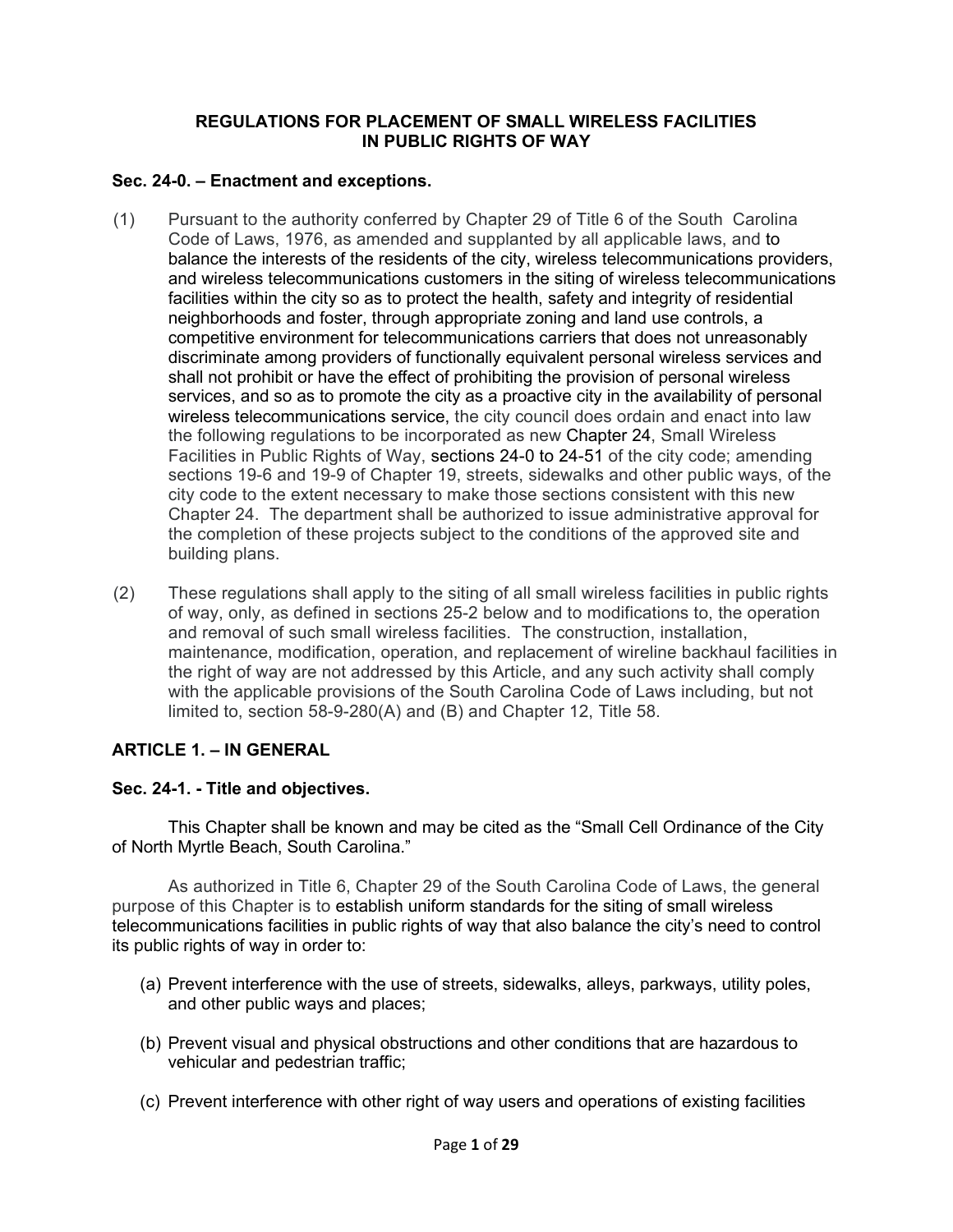lawfully located in public rights of way or on contiguous public property;

- (d) Preserve the character of neighborhoods where small wireless telecommunications facilities may be sited;
- (e) Preserve the character of historic structures, or historic neighborhoods, including, but not limited to, such structures or neighborhoods listed on the National Register of Historic Places or locally designated historic districts; and
- (f) Facilitate the rapid deployment of small wireless facilities to provide our citizens and visitors with the benefits of advanced wireless services.

It is the intent of this Chapter to ensure the continued compliance with existing state and city code, as well as applicable federal statutes and the rules and regulations of the FCC, as amended, including, but not limited to, the provisions of:

- (a) Section 19-22 of Chapter 19, streets, sidewalks and other public ways, of the city code regarding permits required for construction in city public rights of way.
- (b) Section 19-13 of Chapter 19 of the city code requiring the removal of a transmission pole when the electrical provider has placed the utilities underground.
- (c) Section 58-9-2220 of the South Carolina Code of Laws, governing retail telecommunications services business license taxes; maximum rates and Section 58-9- 2230 of the South Carolina Code of Laws, governing public rights of way franchise, consent and administrative fees; authorized taxes; mobile telecommunications services;
- (d) Title 47 U.S. Code Section 253—Removal of Barriers to Entry; 47 U.S. Code Section 332(c)(7)—Mobile Services; Federal Communications Commission Declaratory Ruling and Report and Third Order released September 27, 2018 (the "small wireless facility order") as codified in 47 C.F.R. § 1.6003 – Reasonable Periods of Time to Act on Siting Applications and the Federal Communications Commission Final Rules attached to the Small wireless facility order as Appendix A, both as may be amended in the future (the "FCC final rules").

# **Sec. 24-2. - Definitions.**

For the purpose of this Chapter, certain words and terms are herein defined. Words used in the present tense shall include the future; words in the singular include the plural number, and words in the plural number include the singular number; the word "lot" includes the word "plot"; the word "building" includes the word "structure"; the word "shall" is mandatory and not merely permissive. Any words not herein defined shall carry their customary dictionary definition.

*Accessory equipment*: Any equipment serving or being used in conjunction with a wireless facility or wireless vertical support structure. This equipment includes, but is not limited to, utility or transmission equipment, power supplies, electric meter, concealment elements, network demarcation equipment, ground-based enclosures, grounding equipment, power transfer switch, cut-off switch, and cable, conduit, coax, vertical and horizontal runs for the provision of power, fiber, telephone, or other services.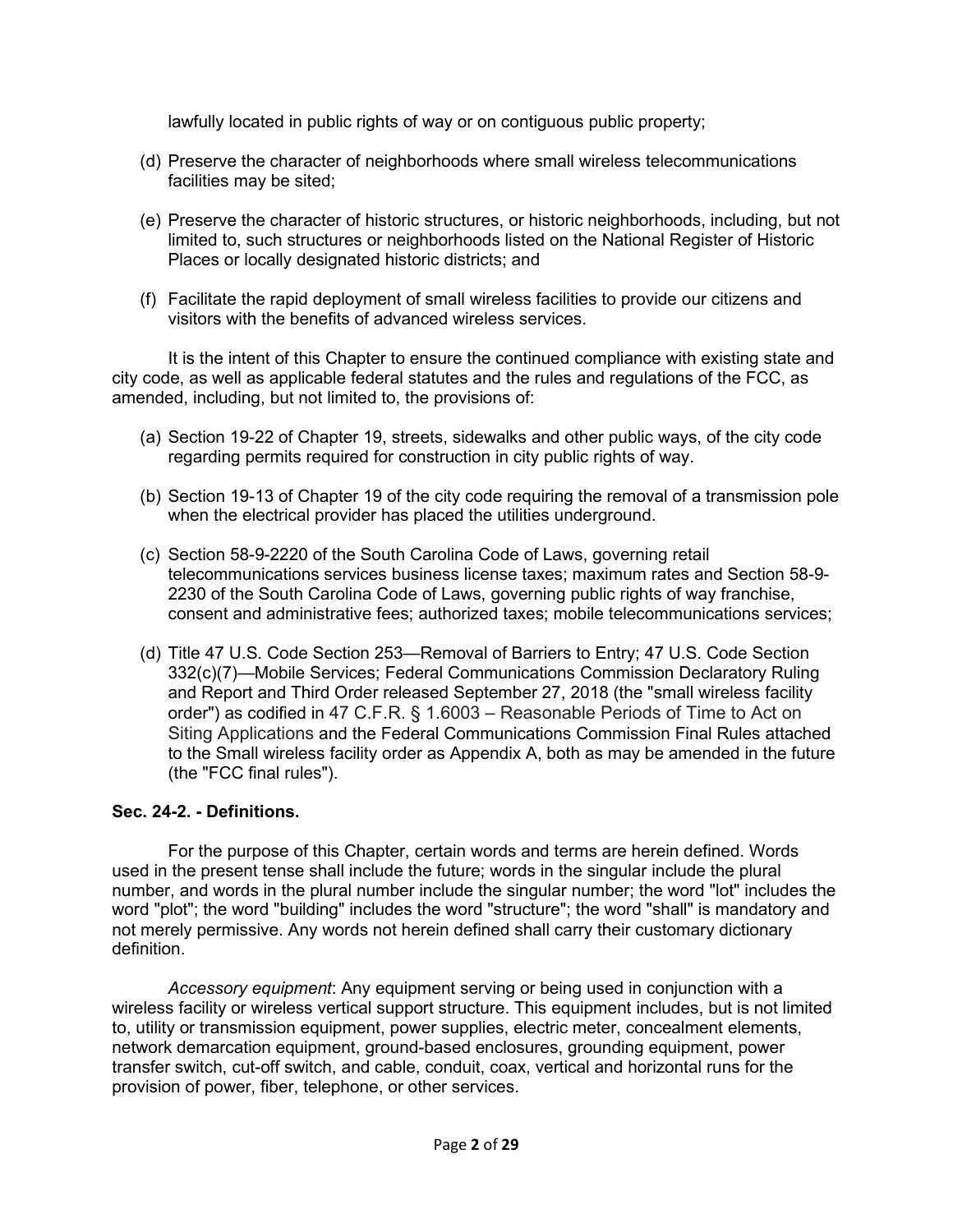*Administrative approval*: Approval granted by the department to an applicant after administrative review, which shall be demonstrated by the issuance of all applicable building and encroachment permits.

*Administrative review*: An evaluation by the department of an application for a small wireless facility that is submitted under this Chapter 24.

*Antenna*: Any exterior apparatus designed for the purpose of emitting or receiving radiofrequency (RF) radiation, to be operated or operating from a fixed location pursuant to Commission authorization, for the provision of personal wireless service and any commingled information services.

*Applicable codes*: FCC, FAA and such codes as, but not limited to, uniform building, energy, electrical, plumbing, mechanical, gas, and fire codes in S.C. Code 1976, Title 6, Chapter 9, as modified from time to time, local amendments to those codes authorized by state law, and local codes or ordinances which impose requirements for small wireless facility installations under this Chapter 24, including objective design and concealment standards to regulate location, context, material, color, stealth and concealment standards on a uniform and nondiscriminatory basis.

*Applicant*: The owner of, or any other person with a recognized interest in, the small wireless facility to be sited, or its authorized agent, who submits an application under this Chapter 24. The applicant may be a wireless services provider or a wireless infrastructure provider.

*Application for a small wireless facility*: An application submitted by an applicant, including all ancillary building permit applications, for the siting of a small wireless facility within any right of way area, or for the installation, maintenance, modification, operation, or replacement of a vertical support structure in a right of way area for use with a small wireless facility. In the proper context, an application for small wireless facility may be referred to as an application.

*Backhaul or backhaul network*: The lines, or other network devices such as, but not limited to, microwave, that connect a provider's telecommunications facility to one or more applicant or carrier network elements, switching offices, long-distance providers, internet backbone, or the public switched telephone network.

*Base Station*: The equipment, including ancillary accessary equipment at a fixed location that enables FCC-licensed or authorized wireless communications between user equipment and a communications network. The term does not encompass the vertical support structure.

(i) The term base station includes, but is not limited to, equipment associated with wireless communications services such as private, broadcast, and public safety services, as well as unlicensed wireless services and fixed wireless services such as microwave backhaul.

(ii) The term also includes, but is not limited to, radio transceivers, [antennas,](https://www.law.cornell.edu/definitions/index.php?width=840&height=800&iframe=true&def_id=0e1e647b167ec1965dd983a552d2aeda&term_occur=999&term_src=Title:47:Chapter:I:Subchapter:A:Part:1:Subpart:U:1.6100) coaxial or fiber-optic cable, regular and backup power supplies, and comparable equipment, regardless of technological configuration (including Distributed [Antenna](https://www.law.cornell.edu/definitions/index.php?width=840&height=800&iframe=true&def_id=0e1e647b167ec1965dd983a552d2aeda&term_occur=999&term_src=Title:47:Chapter:I:Subchapter:A:Part:1:Subpart:U:1.6100) Systems and smallcell networks).

(iii) The term also includes any [vertical support structure](https://www.law.cornell.edu/definitions/index.php?width=840&height=800&iframe=true&def_id=ad36c6de93fc30b3811dae74d3a9f231&term_occur=999&term_src=Title:47:Chapter:I:Subchapter:A:Part:1:Subpart:U:1.6100) other than [those](https://www.law.cornell.edu/definitions/index.php?width=840&height=800&iframe=true&def_id=cc7479d3dfc02534b81fd5fb915e03c5&term_occur=999&term_src=Title:47:Chapter:I:Subchapter:A:Part:1:Subpart:U:1.6100)  [structures](https://www.law.cornell.edu/definitions/index.php?width=840&height=800&iframe=true&def_id=cc7479d3dfc02534b81fd5fb915e03c5&term_occur=999&term_src=Title:47:Chapter:I:Subchapter:A:Part:1:Subpart:U:1.6100) that, at the time the relevant [application](https://www.law.cornell.edu/definitions/index.php?width=840&height=800&iframe=true&def_id=c19d642fdc81779b4769c0ef2ecb86f6&term_occur=999&term_src=Title:47:Chapter:I:Subchapter:A:Part:1:Subpart:U:1.6100) is filed with the city under this Chapter,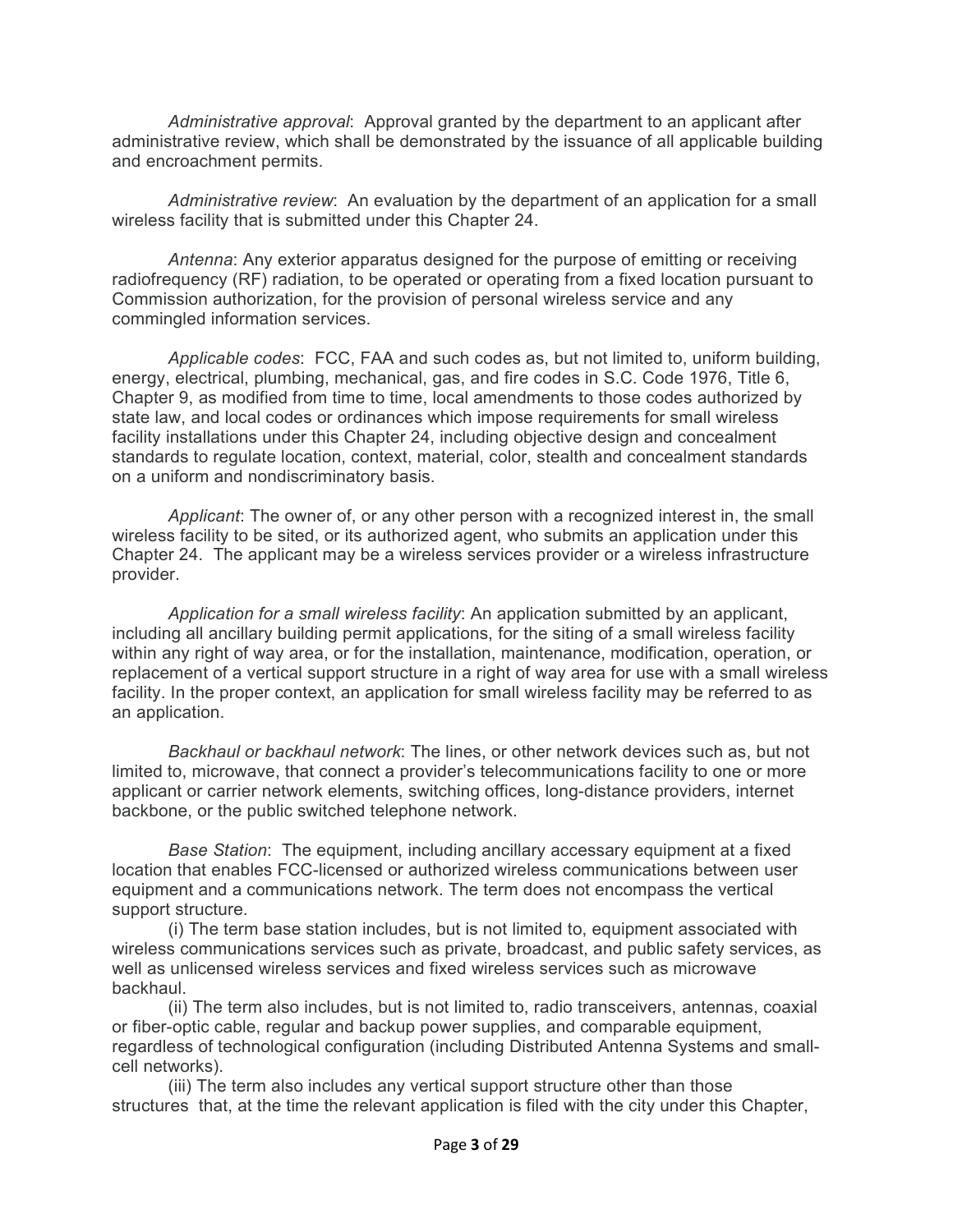supports or houses equipment described in items (i) through (ii) above, which have been reviewed and approved under the applicable zoning or siting process, or under another [State](https://www.law.cornell.edu/definitions/index.php?width=840&height=800&iframe=true&def_id=e8082d3c63609512a918f3ab77bd41dc&term_occur=999&term_src=Title:47:Chapter:I:Subchapter:A:Part:1:Subpart:U:1.6100) or local regulatory review process, even if the [vertical support structure](https://www.law.cornell.edu/definitions/index.php?width=840&height=800&iframe=true&def_id=ad36c6de93fc30b3811dae74d3a9f231&term_occur=999&term_src=Title:47:Chapter:I:Subchapter:A:Part:1:Subpart:U:1.6100) was not built for the sole or primary purpose of providing such support.

(iv) The term base station does not include [vertical support structures](https://www.law.cornell.edu/definitions/index.php?width=840&height=800&iframe=true&def_id=ad36c6de93fc30b3811dae74d3a9f231&term_occur=999&term_src=Title:47:Chapter:I:Subchapter:A:Part:1:Subpart:U:1.6100) that, at the time the relevant application is filed with the city under this Chapter, does not support or house equipment described in items (i)-(ii) of this definition.

*Cable, communications, fiber or electric easement or encroachment*: An easement or encroachment, granted to a cable or video service provider, a communications service provider (including, without limitation, a telephone utility), a fiber optics cable services provider, or an electric services provider created or authorized by state law to provide such services, that runs parallel to and abuts or is within a rights of way and is occupied by existing utility poles or vertical support structures carrying electric distribution lines, wires, cable, conduit, fiber optic cable for telecommunications, cable or electric service or supporting municipal street lights, or security lights. The term cable, communications, fiber, or electric easement excludes easements for service drops or lines connecting the end user's premise to the cable, communications, fiber, or electrical provider.

*City*: City of North Myrtle Beach, South Carolina.

*City code*: The Code of Ordinances enacted by the City.

*City-owned pole or vertical support structure*: (i) a utility pole owned or operated by the city in right of way areas, including a utility pole that provides lighting or traffic control functions, or other law enforcement functions, including light poles, traffic signals, and structures for signage, and (ii) a pole or similar vertical support structure owned or operated by the city in a right of way area that supports only wireless facilities.

*Collocate*: The mounting or installation of transmission equipment, together with the associated base station equipment, on a vertical support structure that is existing at the time the relevant application is filed with the city under this Chapter, whether or not such vertical support structure is already in use for wireless services, for the purpose of transmitting and/or receiving radio frequency signals for communications purposes.

*Concealment elements*: Any design feature, including, but not limited to, painting, landscaping, and/or shielding requirements and restrictions on proportions, or physical dimensions in relation to the surrounding area or supporting structures that are intended to make a wireless facility or any supporting structure supporting it less visible, or invisible, to the casual observer.

*County*: Horry County.

*Day*: Calendar day unless the last day for the city or an applicant to act under this Article ends on a weekend, holiday, or time when all but city emergency services are closed due to weather or some unforeseen situation.

*Decorative pole*: A pole specially designed and placed for aesthetic purposes and on which no appurtenances or attachments, other than specially designed informational or directional signage or temporary holiday or special event attachments, have been placed or are permitted to be placed, according to nondiscriminatory municipal practices.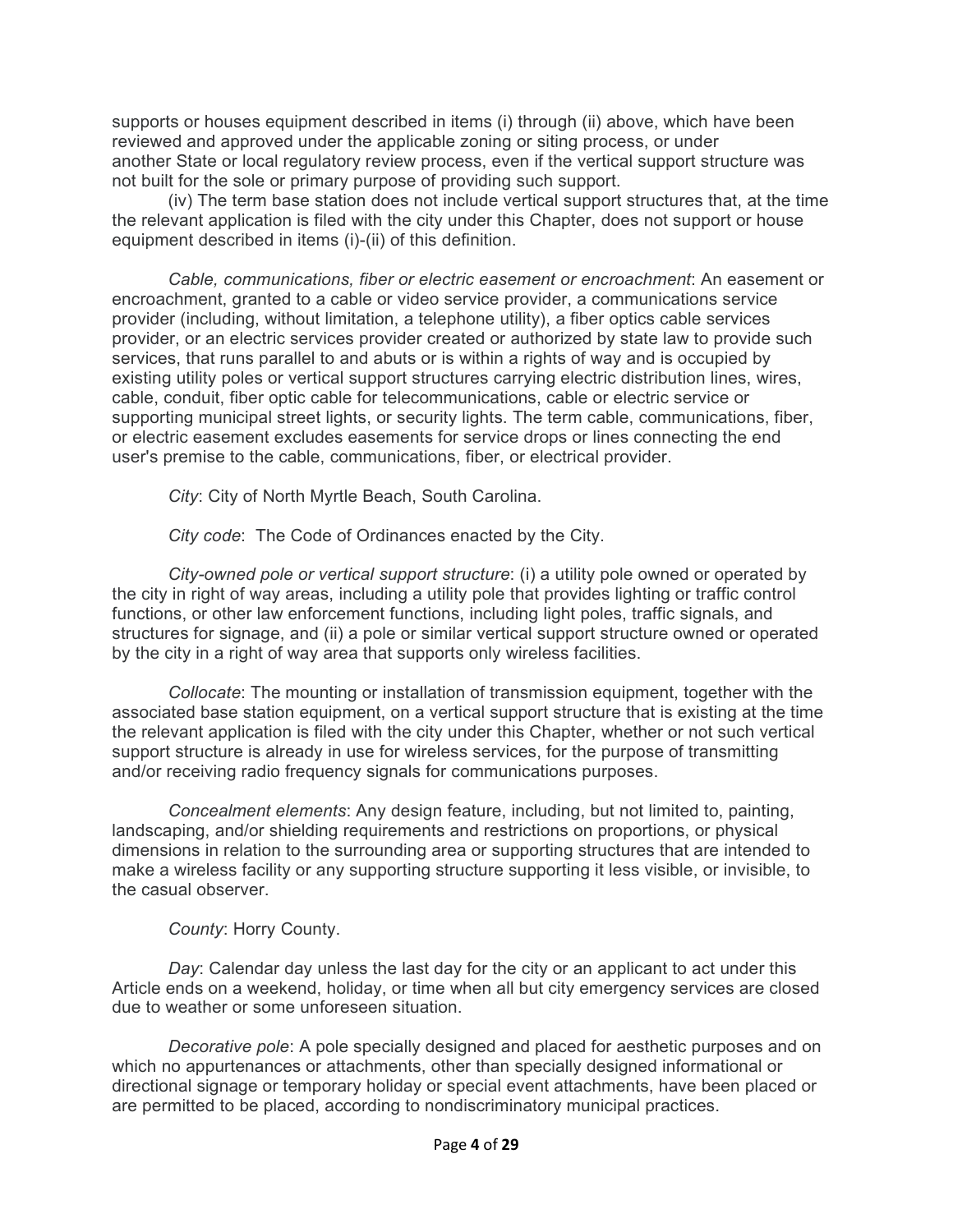*Department:* The City's Department of Public Works or other members of the city's staff in conjunction with the department's permit reviews.

*Design district*: An area that is designated by ordinance, zoning regulation, state law, private deed restriction, or other public or private restrictions, for which the city maintains and enforces design standards on a uniform and nondiscriminatory basis.

*Existing or pre-existing*: In existence at the time an application is filed.

*FCC*: The Federal Communications Commission.

*FCC final rules*: The Federal Communications Commission Final Rules attached as Appendix A to the small wireless facility order, as may be amended from time to time.

*Fee*: A charge for a specific service.

*Historic district*: An area that is zoned or otherwise designated as a historic district under municipal, state or federal law and for which the city maintains and enforces unique design and aesthetic standards on a uniform and nondiscriminatory basis.

*Light pole*: A pole upon which is installed a light standard or other illumination device designed to illuminate a limited specific area.

*Modification*: Any addition, removal, or alteration of any kind, to the small wireless facility, including altering and/or removing its camouflaging or appearance, except for routine maintenance or replacement with equipment that has identical dimensions and appearance.

*Permit*: A written authorization, in electronic or hard copy format, required to be issued by the department, to initiate, continue, or complete the collocation of a small wireless facility or the installation, modification, or replacement of a vertical support structure upon which a small wireless facility is to be collocated in a right of way area.

*Permittee*: The responsible person, its' successors and assigns or approved authorized agent, who is required to comply with any administrative approval or permit issued under this Chapter 24. When the applicant is the authorized agent for the person who owns the federal license to broadcast from the wireless facility, then the permittee shall also be such owner.

*Person*: An individual, corporation, limited liability company, partnership, association, trust, or other entity or organization, including the city.

*Pole*: A type of vertical support structure, such as a utility pole, light pole, traffic pole, decorative pole, flagpole, or other similar pole, made of wood, concrete, metal, or other material, which is lawfully located or to be lawfully located within a right-of-way.

*Public works director*: The director of the Public Works Department for the city or his or her designee.

*Rate*: A recurring charge.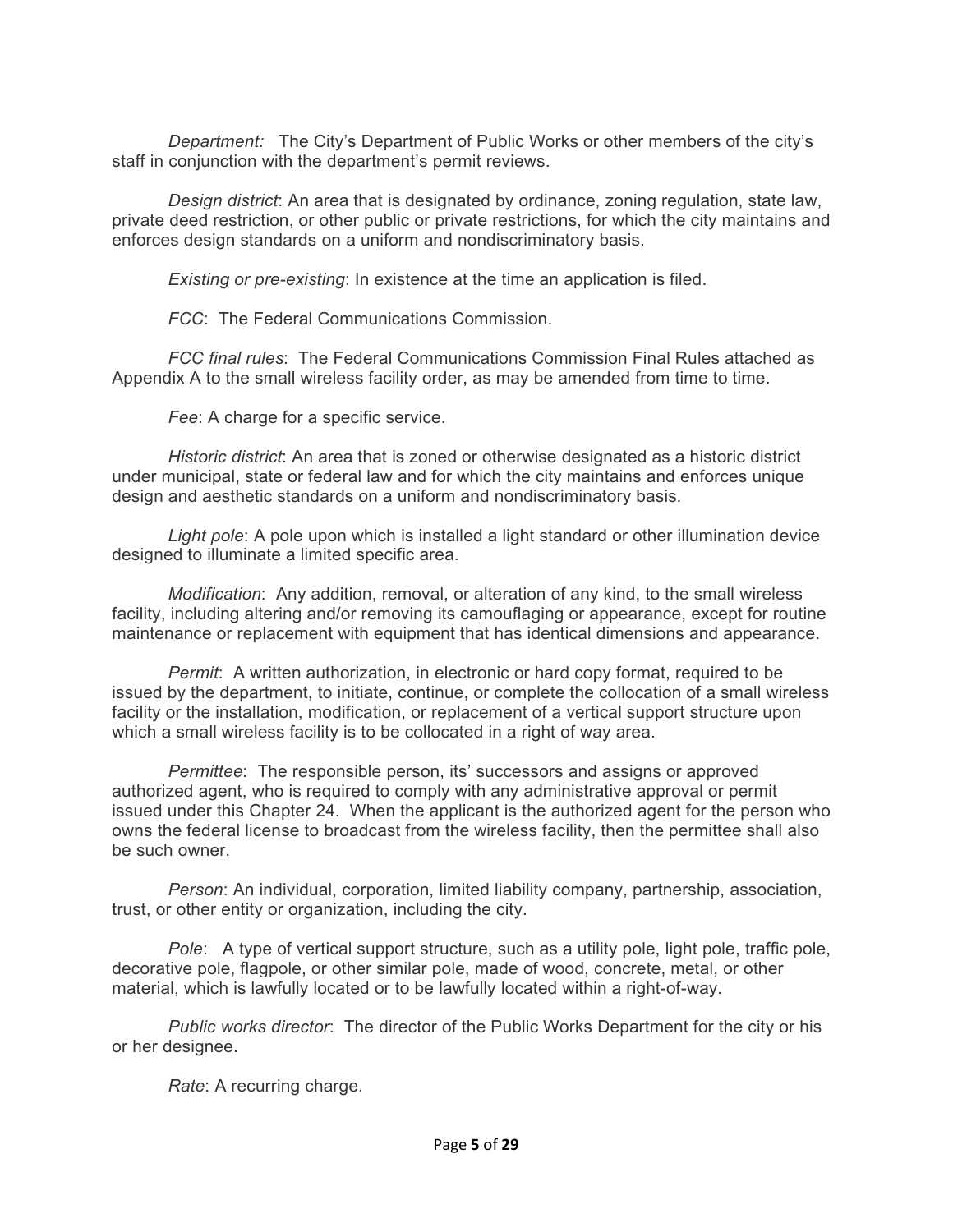*Rights of way or ROW or city rights of way or public rights of way*: That space on, below, or above a public roadway, highway, street, sidewalk, alley dedicated to, managed or controlled by the city, county or the state, but not including a federal interstate highway that is located within the city limits but is not controlled or maintained by the city.

*Rights of way area*: The surface of, and space above and below, any public rights of way, ROW, city rights of way, public rights of way, and cable, communications, fiber or electric easement.

*Routine maintenance*: Work on a wireless facility that involves replacement of equipment that is the same or smaller in weight and dimensions as the approved small wireless facility and does not (i) result in any change to the approved external appearance or dimension, (ii) increase the weight or loading of the vertical structure that would require modification to the vertical structure to accommodate the same; or (iii) impact traffic flow. The collocation of a new wireless carrier on a vertical support structure permitted under this Chapter 24 shall not be considered routine maintenance under this Chapter.

*Site plan*: A detailed proposal which includes detailed engineering drawings, construction drawings and other documentation as required by the department, from time-totime, of proposed improvements related to the siting, maintenance, modification, operation, or replacement of a small wireless facility within any right of way area.

*Small wireless facility or small cell*: A wireless facility that meets all of the following conditions: (i) the vertical support structure on which antenna facilities are mounted is 50' or less in height, or is no more than 10 percent taller than other adjacent existing vertical structures of similar type and character, or is not extended to a height of more than 10 percent above its preexisting height as a result of the installation of new wireless facilities; and (ii) each antenna (excluding associated antenna equipment) is no more than 6 cubic feet in volume; and (iii) all electronic and ancillary equipment associated with the facility (excluding antennas) are cumulatively no more than 28 cubic feet in volume; and (iv) the wireless facility does not require vertical support structure registration; and (v) the wireless facility is not located on tribal lands; and (vi) the facility does not result in human exposure to radiofrequency radiation in excess of the applicable safety standards specified in Rule 1.1307(b). The following types of associated accessory equipment are not included in the calculation of equipment volume: electric meter, concealment elements, telecommunications demarcation equipment provided by third party interconnection networks that have been approved by the city under seperate permit or license, approved ground-based enclosures, grounding equipment, power transfer switch, cut-off switch, and vertical cable runs for the connection of power and other services.

*Small wireless facility order*: The Federal Communications Commission Declaratory Ruling and Report and Third Order released September 27, 2018, as may be amended from time to time.

*State*: State of South Carolina.

*Tower or telecommunications tower*: A specific type of vertical support structure, such as, but not limited to, a lattice tower, guyed tower, or monopole tower, built for the sole or primary purpose of supporting FCC-licensed or authorized antennas, including the on-site fencing, equipment, switches, wiring, cabling, power sources, shelters, or cabinets associated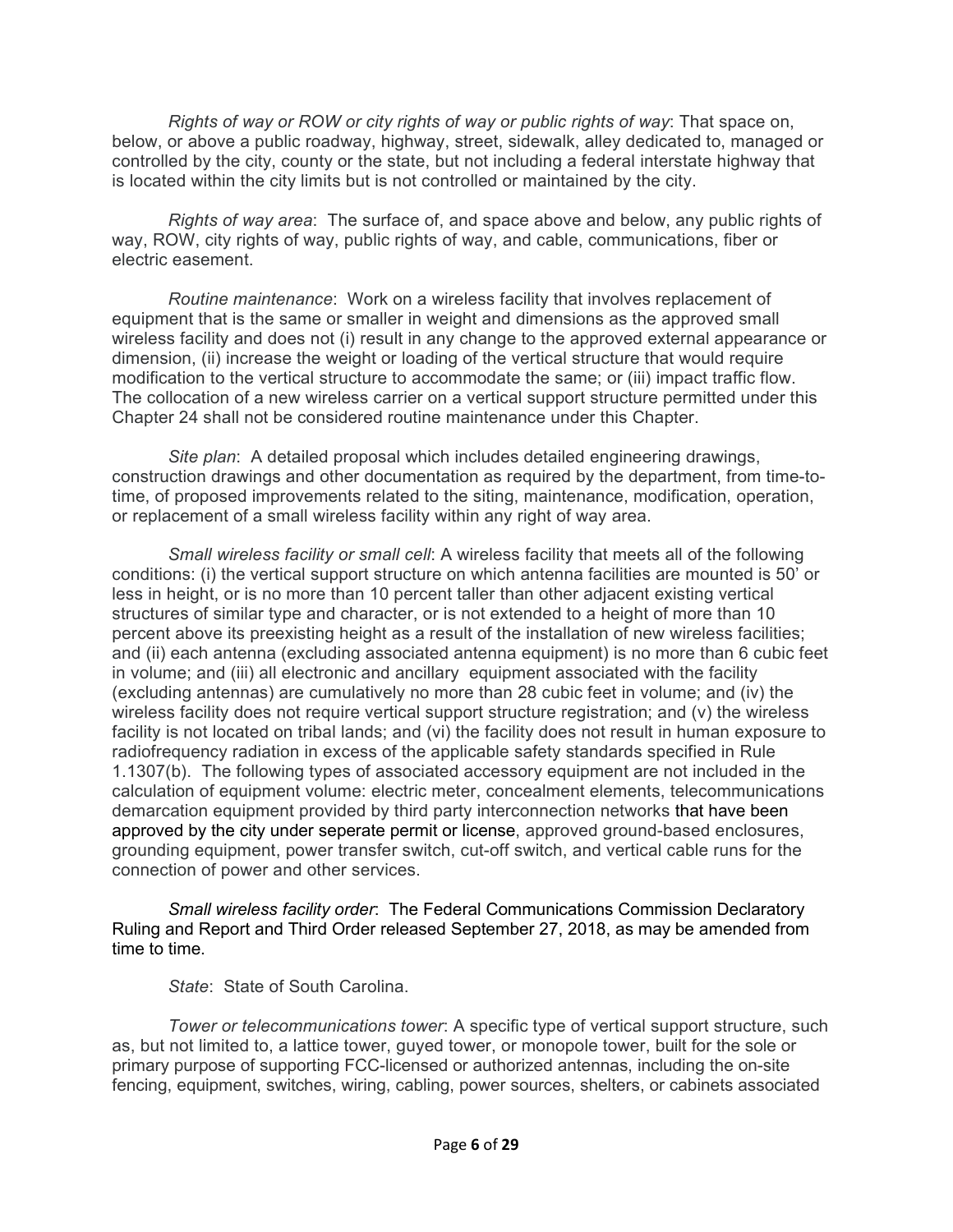with that telecommunications tower. This definition is intended to be consistent with that definition set forth in 47 C.F.R. 1.40001(b)(9).

*Transmission equipment*: Equipment that facilitates transmission of FCC-licensed or authorized wireless communication services, including, but not limited to, radio transceivers, antennas, coaxial or fiber-optic cable, and regular or backup power supply. The term includes equipment associated with wireless communications services including, but not limited to, private broadcast, and public safety services, as well as unlicensed wireless services and fixed wireless services such as microwave backhaul.

*Traffic pole*: A pole that is used in whole or in part for the purpose of carrying traffic control devices regardless of ownership.

*Transmission pole*: A pole that is used to carry high voltage electric transmission (as opposed to distribution) lines.

*Underground district*: An area that is designated by ordinance, zoning regulation, state law, private deed restriction, or other public or private restrictions, that prohibit installing above-ground structures in a right of way area and for which the city maintains and enforces standards on a uniform and nondiscriminatory basis.

*Utility pole*: A wood pole or similar vertical support structure of any material that is used in whole or in part for the purpose of carrying electric distribution lines or cables or wires for telecommunications, cable or electric service, or for lighting, traffic control devices, traffic control or directional signage, or a similar function regardless of ownership, including city-owned poles. Such term shall not include structures supporting only wireless facilities or decorative poles.

*Vertical support structure*: A pole, tower or telecommunications tower, base station, or other above-ground structure including, but not limited to, buildings, water tanks, light poles, flag poles, and utility poles, whether or not the structure has an existing wireless facility, that is used or will be used for the provision of personal wireless service (whether on its own or comingled with other types of services).

*Wireless infrastructure provider*: Any person, including, without limitation, a person authorized to provide telecommunications service in the state; that builds, installs or maintains wireless vertical support structures, wireless communication transmission equipment, or wireless facilities.

*Wireless services*: Any services provided using licensed or unlicensed spectrum, including the use or provision of Wi-Fi, whether at a fixed location or mobile, delivered to the public using wireless facilities.

*Wireless service(s) provider*: A person who provides wireless services.

*Wireless telecommunication facility or wireless facility or telecommunications facility*: Any equipment and physical assets owned by a permittee or by a permittee's end-users and under the control of the permittee, at a fixed location, that enables wireless services between end-user equipment and a communications network, including: (i) equipment associated with wireless communications; (ii) radio transceivers, antennas, satellite transmit and receive equipment, coaxial or fiber-optic cable, regular and backup power supplies, and comparable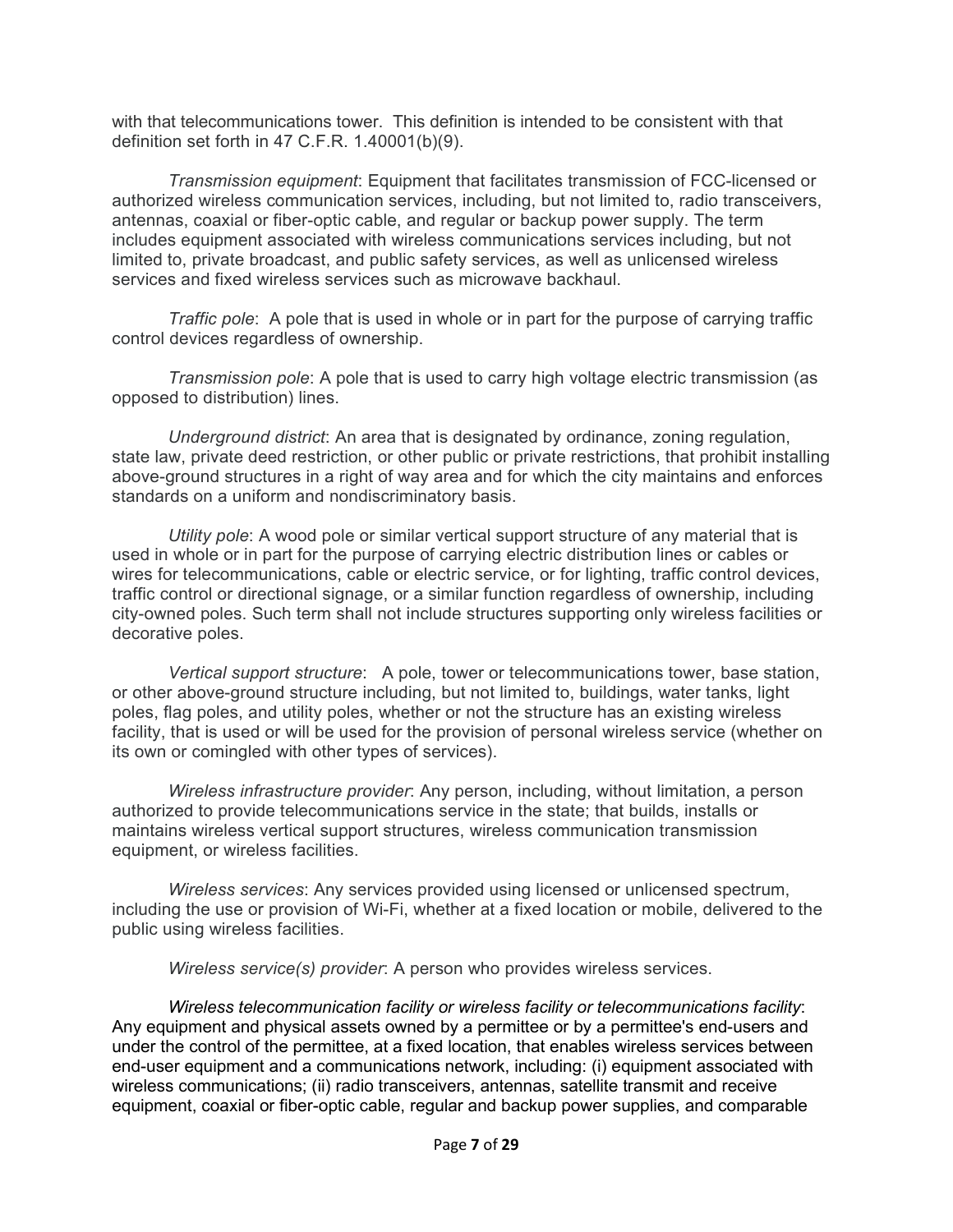equipment, regardless of technological configuration. The term includes small wireless facilities, accessory equipment, aboveground and underground fiber optic and coaxial cable, conduit, wires, and any vertical support structure whether existing, replacement or new, and whether referred to singly or collectively. The term does not include the wireline backhaul facilities, coaxial or fiber optic cable that is between wireless vertical support structures or coaxial or fiber optic cable that is otherwise not immediately adjacent to, or directly associated with, an antenna. This term also shall not include any tower and antenna under 100 feet in total height which is owned and operated by an amateur radio operator licensed by the federal communications commission.

*Writing*: Any writing requirement under this Chapter 24 may be performed via electronic notice through the city's public website, as per city requirements.

### **Sec. 24-3. - Fees.**

- (1) The city council shall establish a collection procedure and a schedule of fees, charges, and expenses for applications for small wireless facilities under this Chapter. The schedule of fees shall be posted on the city's website. Any fees charged for any application necessary for the approval of all components of the small wireless facility shall be reasonable, nondiscriminatory, and designed to recover no more than the city's direct costs for processing an application and shall not violate any requirements set forth in the small wireless facility order, the FCC final rules, S.C. Code 1976, §§ 58-9-2220, 58-9-2230 and 58-11-850, and any future legislation approved by the state General Assembly.
- (2) No permits shall be issued for the siting of a small wireless facility until all applicable fees, charges and expenses have been paid in full.

### **Sec. 24-4. - Amendments.**

This Small Cell Ordinance may be amended from time to time by city council.

### **Sec. 24-5. - Minimum requirements.**

In their interpretation and application, the provisions of this Chapter shall be held to be minimum requirements, adopted for the promotion of the public health, safety, morals, or general welfare. Whenever the requirements of this Chapter are at variance with the requirements of any other lawfully adopted rules, regulations, ordinances, deed restrictions or covenants, the most restrictive or that imposing the higher standards shall govern.

### **Sec. 24-6. - Complaints regarding violation.**

Whenever a violation of this Chapter occurs, or is alleged to have occurred, any person may file a written complaint. Such complaint, stating fully the causes and basis thereof, shall be filed with the assistant to the city manager, who shall record properly such complaint, immediately investigate, and act thereon in accordance with this chapter.

### **Sec. 24-7. - Penalties for violation.**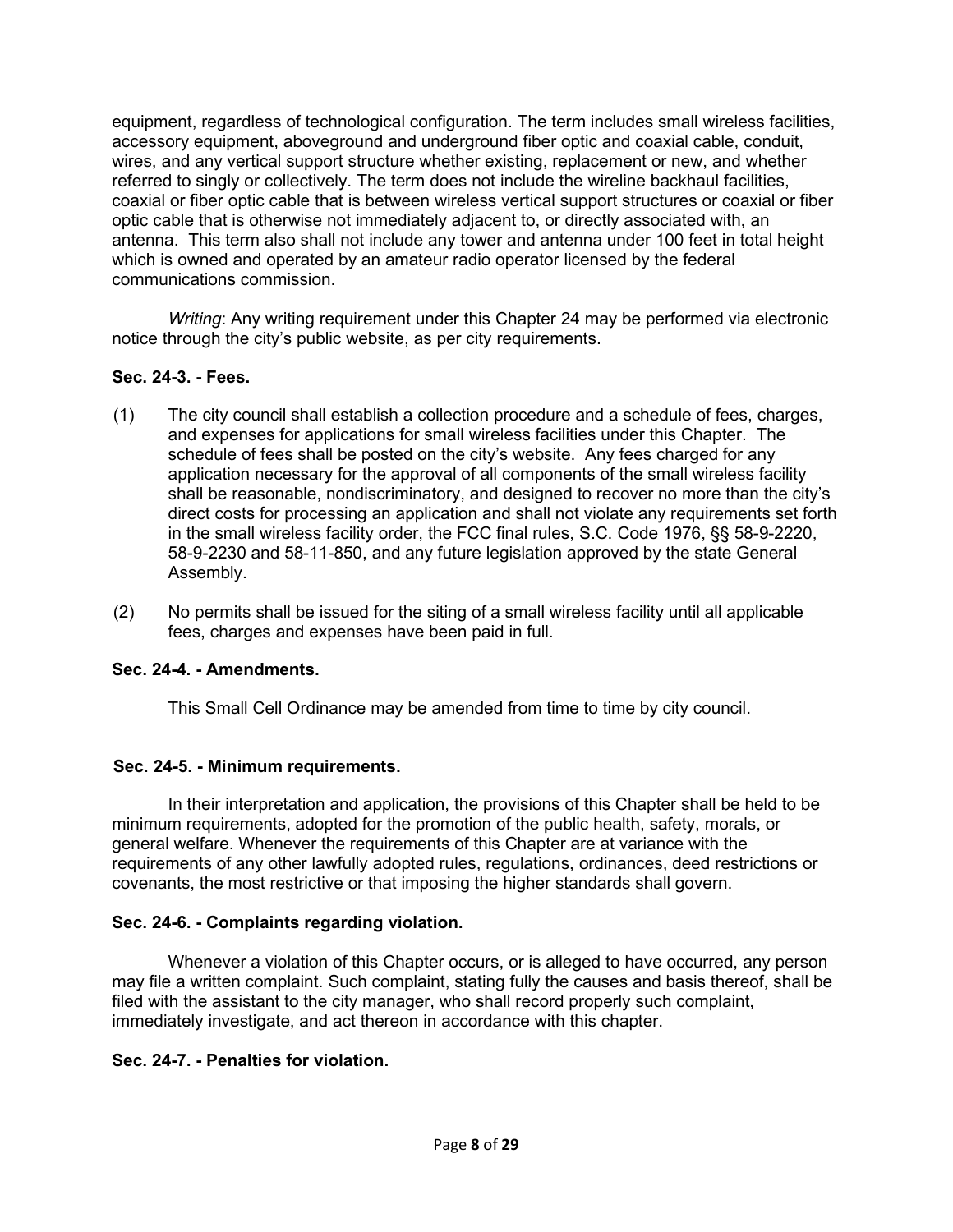Violation of the provisions of this Chapter or failure to comply with any of its requirements (including violations of conditions and safeguards established in connection with grants of variances or special exceptions) shall constitute a misdemeanor. Any person who violates this Chapter or fails to comply with any of its requirements shall upon conviction thereof be fined as provided in [section 1-6](https://library.municode.com/sc/north_myrtle_beach/codes/code_of_ordinances?nodeId=COOR_CH1GEPR_S1-6GEPE) of Chapter 1, general provisions, of the city code. Each day such violation continues shall be considered a separate offense. The owner or tenant of any building, vertical support structure, premises or part thereof, and any architect, builder, contractor, agent or other person who commits, participates in, assists in or maintains such violation may each be found guilty of a separate offense and suffer the penalties herein provided. Nothing herein contained shall prevent the city from taking such other lawful action as is necessary to prevent or remedy a violation.

### **Sec. 24-8. - Legal status provisions.**

- (1) *Separability*: Should any section or provisions of this Chapter be declared invalid or unconstitutional by any court of competent jurisdiction, such declaration shall not affect the validity of the Chapter as a whole or any part thereof which is not specifically declared to be invalid or unconstitutional.
- (2) *Repeal of conflicting ordinances*: All ordinances and parts of ordinances in conflict herewith are repealed to the extent necessary to give this Chapter full force and effect.
- (3) *Non-waiver*. Failure of city to insist on strict performance of any of the conditions, covenants, terms or provisions of any approved application or this Article or to exercise any of its rights hereunder shall not waive such rights, but the city shall have the right to enforce such rights at any time and take such action as might be lawful or authorized, either in law or equity.
- (4) *Preservation of authority*. This Chapter and any approved application under this Chapter is subject to the constitution and laws of the State, 47 U.S. Code Section 253, 47 U.S. Code Section 332(c)(7), the small wireless facility order and the FCC final rules (collectively the "Applicable Laws"). In conforming this Chapter to the requirements of S.C. Code Ann. § 58-9-2200 et seq. as enacted by the state's General Assembly in 1999, and the applicable laws, the city does not concede or imply that the General Assembly has the authority to restrict by general law the powers denied to the General Assembly and reserved to the state's municipalities by Article VIII Section 15 of the state's Constitution, or that the United States Congress or the FCC has the authority to restrict by general law or rules and regulations protection provided to it under 47 U.S.C. Section 332(c)(7)(A) regarding its authority over decisions regarding the placement, construction, and modification of personal wireless service facilities as those terms are defined therein, or that protection provided to it under 47 U.S. Code Section 253(c) to manage the public rights of way, or to require fair and reasonable compensation for the use of the public rights of way.
- (5) *Effective date*: This Chapter shall take effect and be in force upon its adoption by city council.

### **Secs. 25-9. - 25-15.** - Reserved.

# **ARTICLE II. – SITING OF SMALL WIRELESS FACILITIES**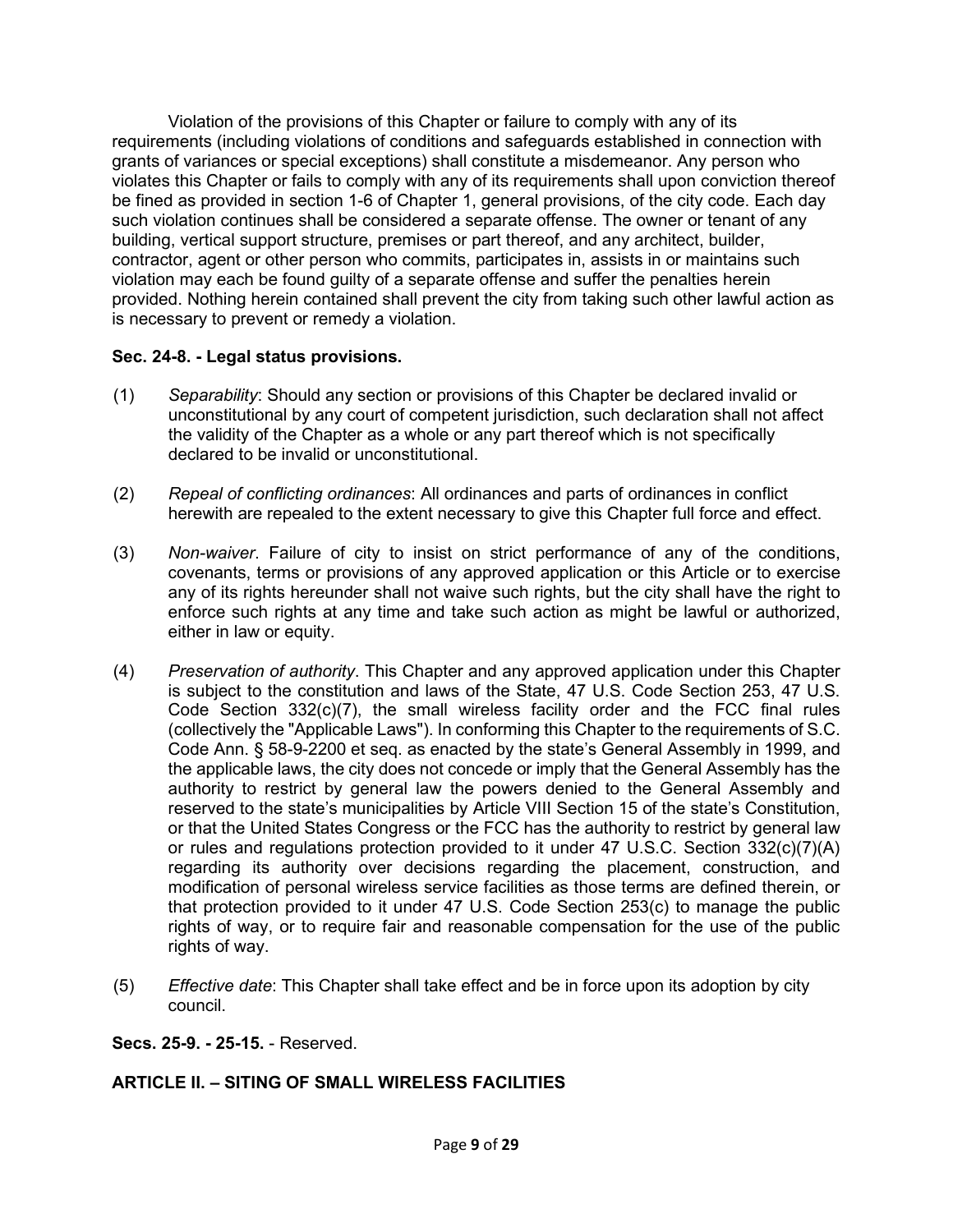#### **Sec. 24-16. - General.**

- (1) *Permitted use*. Subject to those limitations set forth in section 25-18(2), the siting of small wireless facilities within any right of way area, and the installation, maintenance, modification, operation, and replacement of a vertical support structure in a right of way area for use with a small wireless facility shall be considered a use by right following administrative approval in accordance with Article IV of this Chapter 24. The siting of small wireless facilities outside the right of way areas shall be considered under Chapter 24 – Wireless Communications Facilities Code. Any administrative approval granted under this Chapter 24 shall be operative and remain in effect only so long as federal law 47 U.S.C. 1455, and the FCC regulations established under 47 CFR 1.40001 and state law, mandate the city's approval of an application to site small wireless facilities in rights of way.
- (2) *Relation to attachment rights and placement of facilities outside the right of way areas*. This Chapter and any administrative approval granted hereunder does not confer upon any applicant or permittee any right to place or collocate or to install anything on land or structures located outside of the right of way areas that are owned by the state, any county, the city or by a third party. In addition to the requirements of this Article, the applicant is required to obtain and is responsible for any authorizations that may be required from the owners of any structure or private property for the installation, operation or maintenance of any small wireless facility.

## **Section 25-17. – Towers not permitted.**

No type of tower, other than a small wireless facility, shall be permitted in the right of way areas.

### **Sec. 24-18. – Administrative approval required.**

- (1) No person shall collocate, modify, or remove a small wireless facility, or modify or install or remove a vertical support structure in the right of way areas under this Chapter without first obtaining administrative approval.
- (2) Any permit granted pursuant to this Chapter 24 shall have the following use restrictions:
	- (a) The right to use the right of way area under the permit shall be non-exclusive;
	- (b) The right to use the right of way area under the permit shall be at the permittee's sole cost and expense;
	- (c) The right to use the right of way area shall be subject to all deeds, easements, dedications, conditions, covenants, restrictions, encumbrances, and claims of title of record which may affect the right of way area;
	- (d) The permit does not grant any permittee any property interests in the right of way area;
	- (e) No permit issued under this Chapter 24 is divisible or assignable, and the permittee may not grant any person the right to use or occupy the right of way area without the prior written approval of the public works director; except that a permittee may assign a permit to its parent company or subsidiary, or the parent of or subsidiary of a parent company,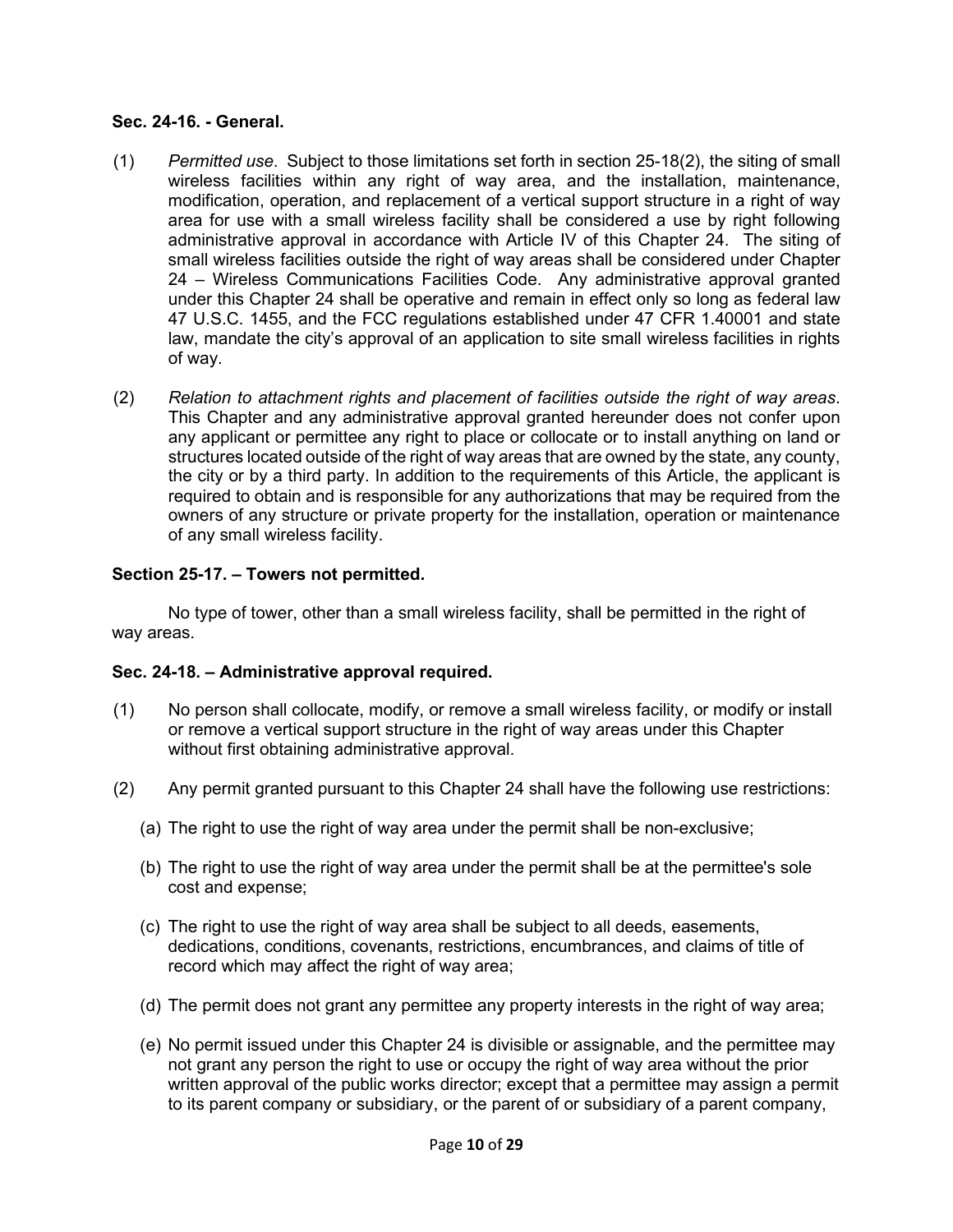or to any entity which acquires all or substantially all of the permittee's assets in the city's market by reason of a merger, acquisition or other business reorganization; and

- (f) A permittee's use of the right of way area shall be limited to the specific and exclusive purpose stated herein and in the approved site plan application and the ancillary permit issued by the department.
- (3) In the event of an unapproved or unpermitted installation or collocation of a small wireless facility in a right of way area, the city shall be entitled, in its sole discretion, to restore the right of way area to its condition prior to the unpermitted collocation or installation and to charge the responsible person its reasonable, documented cost of restoration, plus a penalty of \$1,000. This person shall not be entitled to receive any new city permits until the person has paid the amount assessed for such restoration costs unless the person has deposited the amount in controversy in escrow pending an adjudication of the merits of the dispute by an administrative law court.

### **Sec. 24-19. – Written consent requirement.**

In addition to the items required under section 25-18(1), above, no person shall collocate a small wireless facility on a city-owned pole or vertical support structure without first entering a master license agreement with the city.

## **ARTICLE III. – REQUIREMENTS FOR SMALL WIRELESS FACILITIES**

### **Sec. 24-20. – General.**

- (1) *Design.* 
	- (a) All attachments and installations under this Chapter 24 shall comply with the design guidelines maintained by the department and published on the city's website, which are meant to ensure that any wireless facilities to be placed in the right of way areas, including small wireless facilities, vertical support structures, and all accessory equipment, are consistent with the overall design and character of the surrounding area and the corridor in which they are sought to be placed, including, but not limited to, all publicly available planned corridor improvements. Such design requirements shall be consistent with those requirements outlined in the small wireless facility order, the FCC final rules, any limitations imposed by state law, and any future legislation approved by the state General Assembly. The department may amend the design requirements from time to time, in its discretion, as technology and the nature of the installation of small wireless facilities evolve.
	- (b) In order to provide guidance to applicants concerning the design of facilities which comply with this Article, the department shall maintain and publish on the city's website a catalog of the site-specific designs that have been approved by the department, it being recognized that the same design as those set forth in the catalog should in most instances be deemed appropriate for a comparable location. Any person may request the department to review any new design for installation in specific right of way areas, and if approved, to add the design to the catalog.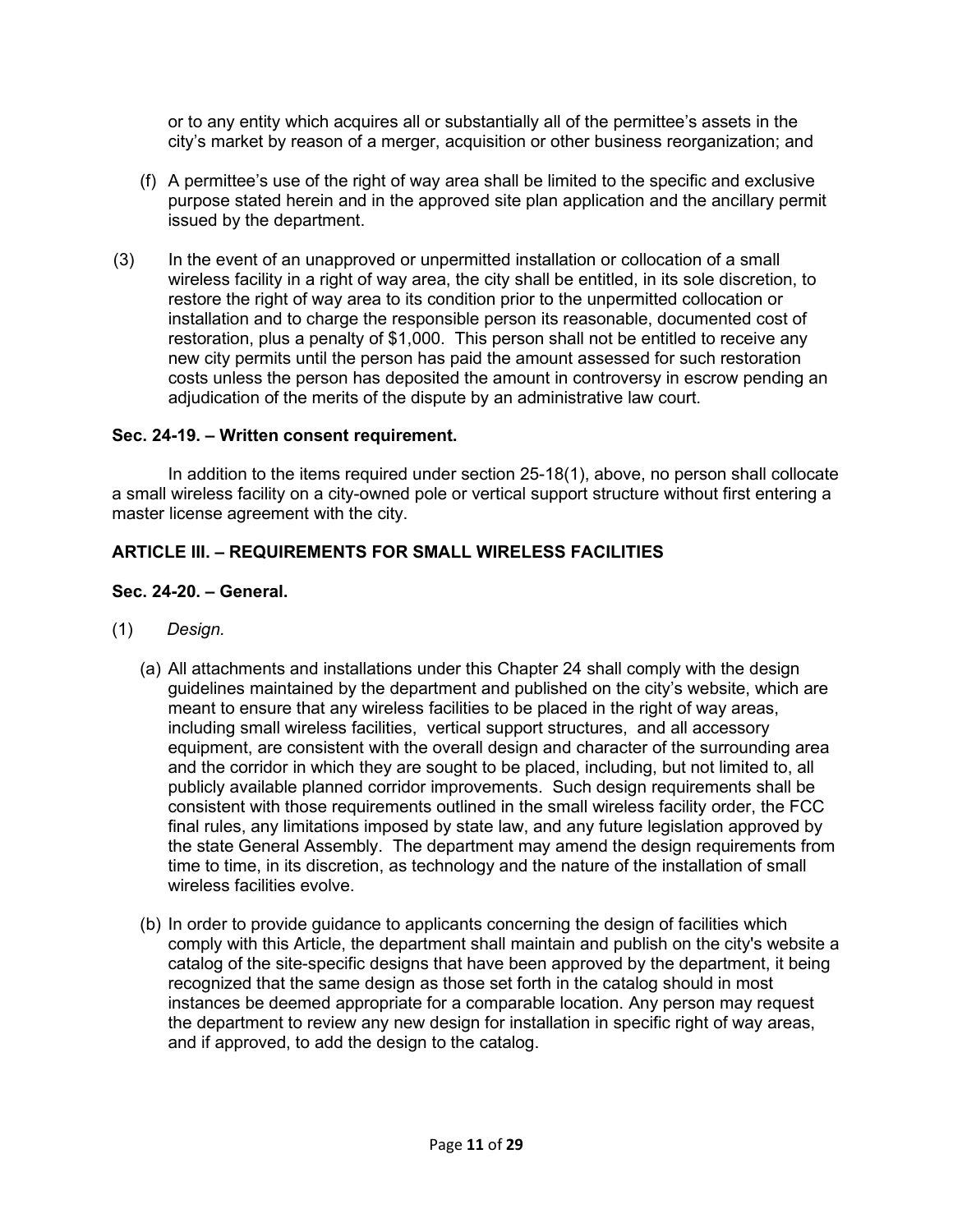- (2) *Maximum height of antennas*. Unless there are more restrictive requirements set forth in this Article or in the design requirements for right of way areas that are located in existing or future underground districts, historic districts, or design districts,
	- (a) the height of an antenna of a collocated small wireless facility shall be limited to the greater of ten (10) feet above:
		- (i) The height of the existing vertical support structure; or
		- (ii) The height of any new or modified vertical support structure as provided in section 25-20(2)(b), below.
	- (b) the height of a new or modified vertical support structure is limited to the greater of the tallest existing vertical support structure of similar type and character located in the same right of way area, measured from grade, that is in place within 500 linear feet of the same right of way area as the proposed vertical support structure, but not to exceed 50 feet in total height, including the attached antennas, or, in the absence of any such existing vertical support structure, either (i) 40 feet in an area zoned exclusively for single-family residential use or (ii) 50 feet in any other area. It shall be the responsibility of the applicant to provide visual evidence and surveys as part of the application demonstrating the type and height of any existing utility pole, excluding transmission poles, located in the same right of way area located within 500 linear feet of the proposed installation of the small wireless facility. It shall be the responsibility of the applicant to provide visual evidence and surveys as part of the application demonstrating the type and height of any existing vertical support structure, excluding transmission poles.
- (3) *Height clearance*. All attachments to new or modified poles must have a clearance of at least 7 feet above ground level for all sidewalks and a clearance of at least 18 feet above ground level for all roads.
- (4) *Underground districts*.
	- (a) A wireless services provider or a wireless infrastructure provider shall comply with nondiscriminatory requirements that prohibit electric utilities, telecommunications or cable providers from installing above-ground infrastructure in the right of way areas in existing and future underground districts. Where small wireless facilities have been permitted under this Article in a right of way area and the city enacts future nondiscriminatory requirements that prohibit electric utilities, telecommunications or cable providers from installing above-ground infrastructure in the right of way areas in the new underground district, all small wireless facilities permitted under this Article III shall, at the expense of the permittee, be removed from the right of way areas or all ground-based equipment belonging to the applicable installation shall be placed underground or mounted to the pole unless otherwise directed by the city.
	- (b) Nothing in this section 25-20(4) shall prohibit the use or modification or replacement of existing utility poles in underground districts for the collocation of small wireless facilities with alternative vertical support structures of appropriate design and concealment elements, subject to administrative review by the department.
	- (c) When there are no existing vertical support structures in the right of way areas that are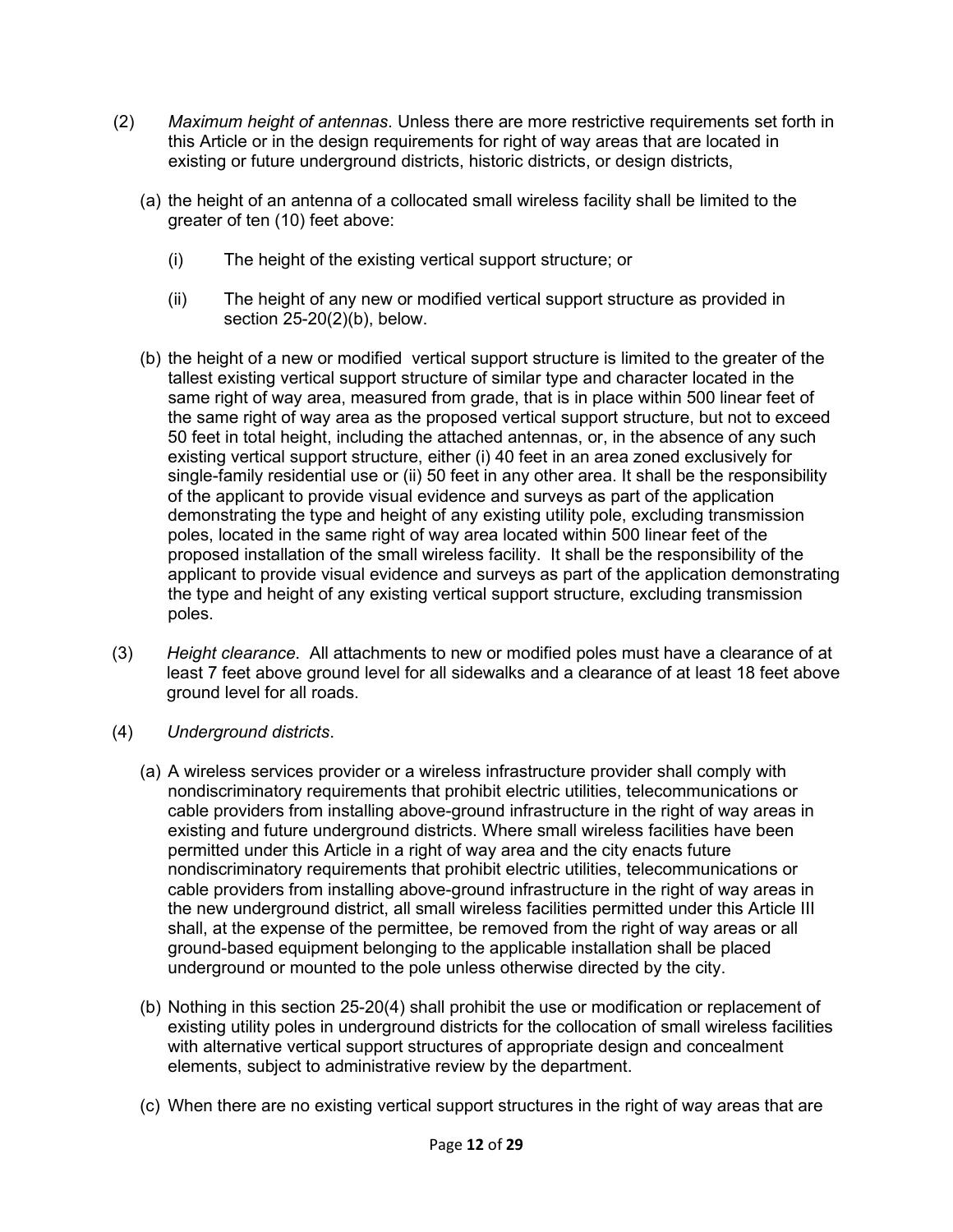available for modification or replacement in accordance with the design requirements contained in this Article III, an applicant may file an application to construct a new pole subject to design review and approval by the department.

- (5) *Historic and design districts*. As a condition for administrative approval of a new vertical support structure in a historic or design district, the applicant must comply with the design and aesthetic standards of the historic district or design district to minimize the impact to the aesthetics in a historic district or the design district.
- (6) *Decorative poles*. Collocations on a decorative pole or the replacement of a decorative pole shall conform to the design aesthetics of the original decorative pole.
- (7) *Signage*. Each small wireless facility shall contain a sign, not exceeding 4"x 6" in size, in an area that is visible to the public and which contains the name, location identifying information, and emergency telephone number of such facility's owner or operator. Except as required by applicable laws, no additional signage or advertising may be posted on a small wireless facility, including ground-mounted cabinets or other ancillary equipment.
- (8) *Electrical supply*. The city will not be responsible for providing any required electrical power service to any small wireless facility. Instead, each applicant and permittee shall be solely responsible for obtaining such service. No permittee may secure its utilities by sub-metering from the city, and each permittee shall have installed separate metering as specified by the utility.
- (9) *Fiber connection*. Each applicant or permittee shall be solely responsible for obtaining access and connection to fiber optic lines or other interconnection and backhaul solutions that may be required for its small wireless facility. In addition, all civil works required to bring these backhaul solutions to the small wireless facility must be preapproved as part of the approval process under Article IV. Any easement or other landuse action required to bring fiber optic or other interconnection and backhaul solution to the small wireless facility shall be the sole responsibility of the applicant or permittee.
- (10) *Generators*. No small wireless facility shall include a ground-based back-up generator or other electrical backup method (including batteries).
- (11) *Overhead lines prohibited*. Subject to the requirements of section (4)(a) of section 25- 20, no overhead utility or backhaul lines may be installed as part of a small wireless facility unless such lines existed in the desired location at the time an application is submitted under this Chapter 24.
- (12) *Traffic poles*. Small wireless facilities may be placed on the horizontal mast arm or vertical component of any existing traffic pole provided that all conditions of this code have been met and any structural issues have been resolved to the satisfaction of the City in its sole discretion.
- (13) *Ground equipment*. Ground-mounted equipment may not be located more than 7 1/2 feet in radial circumference from the base of the vertical support structure that the equipment supports, unless the department believes that a greater distance from the base of the vertical support structure is necessary to ensure compliance with design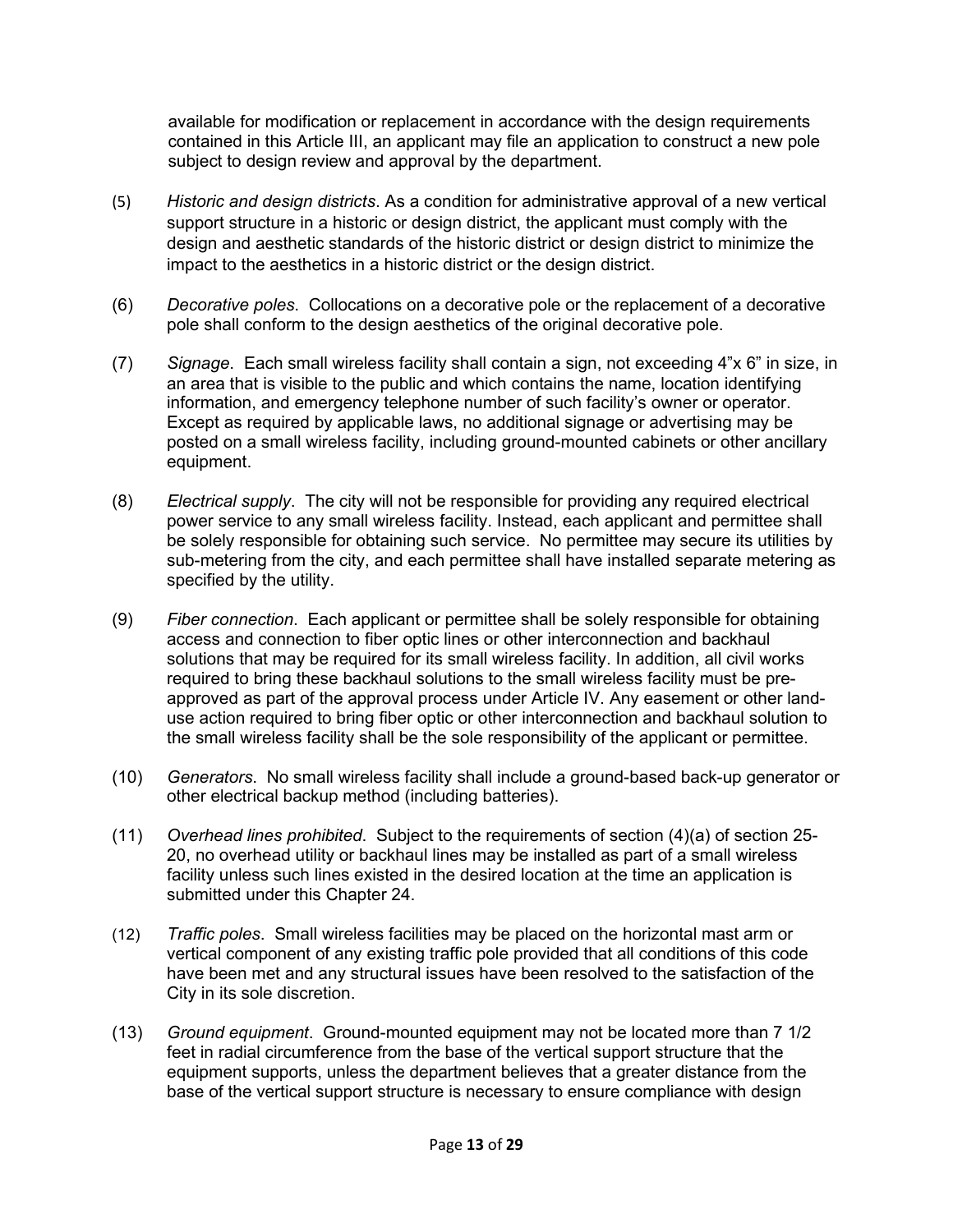guidelines or to avoid interfering with sight lines or clear zones for transportation or pedestrians or to otherwise protect public safety.

(14) *Electrical conductors*. No small wireless facility may be sited within 7 feet in any direction of an electrical conductor, unless the wireless provider obtains the written consent of the power supplier that owns or manages the electrical conductor and produces a suitable maintenance plan and safety measures that are approved by the department.

## **Sec. 24-21. - Preservation of authority.**

Section 25-20 may not be construed to limit a municipality's authority to enforce historic preservation zoning regulations consistent with the preservation of local zoning authority under 47 U.S.C. Section 332(c)(7), the requirements for facility modifications under 47 U.S.C. Section 1455(a), or the National Historic Preservation Act of 1966 (54 U.S.C. Section 300101 et seq.), and the regulations adopted to implement those laws. In addition, no administrative approval granted, or permit issued, under this Chapter 24 shall create a precedent that is contrary to this code or shall affect a revision of this code, regardless of whether the administrative approval or permit was issued correctly or not.

### **Sec. 24-22. - Existing design districts.**

Design districts shall be published on the city's public website. Nothing in this Article shall prohibit or otherwise limit the city from establishing new design districts; provided however, facilities for which administrative approval was pursuant to this Article prior to the establishment of the additional design districts shall remain subject to the provisions of this Article, including routine maintenance of those facilities and structures as set out in section 25-34, below, but not to any provisions otherwise applicable to the additional design district. If a permittee voluntarily replaces or relocates such facilities, such replacement or relocation is subject to the new provisions and requirements of the new design district.

### **Sec. 24-23. - Attachment to city-owned poles or vertical support structures in right of way areas.**

- (1) *Consent*. No small wireless facility shall be attached to a city-owned pole or a vertical support structure in a right of way area without the city's prior written consent to such attachment.
- (2) *Rate*. The permittee shall pay the city an annual attachment fee for each attachment under this section. The rate of the attachment fee will be set, from time to time, by the city in an amount that is consistent with those benchmarks set forth in state law, the small wireless facility order and final FCC rules so long as they shall govern such rates. Nothing in this section 25-23 or this Article IV shall obligate the city to make available any city-owned pole or vertical support structure for use by any person for the placement of a small wireless facility in a right of way area.
- (3) *Attachment agreement*. The city shall also require the applicant to enter a master license agreement to further define the terms and conditions of such attachment.
- (4) *Make-ready*. When an application is granted under this section 25-23, the permittee, at its sole cost and expense, shall perform any tests or prepare any reports required by the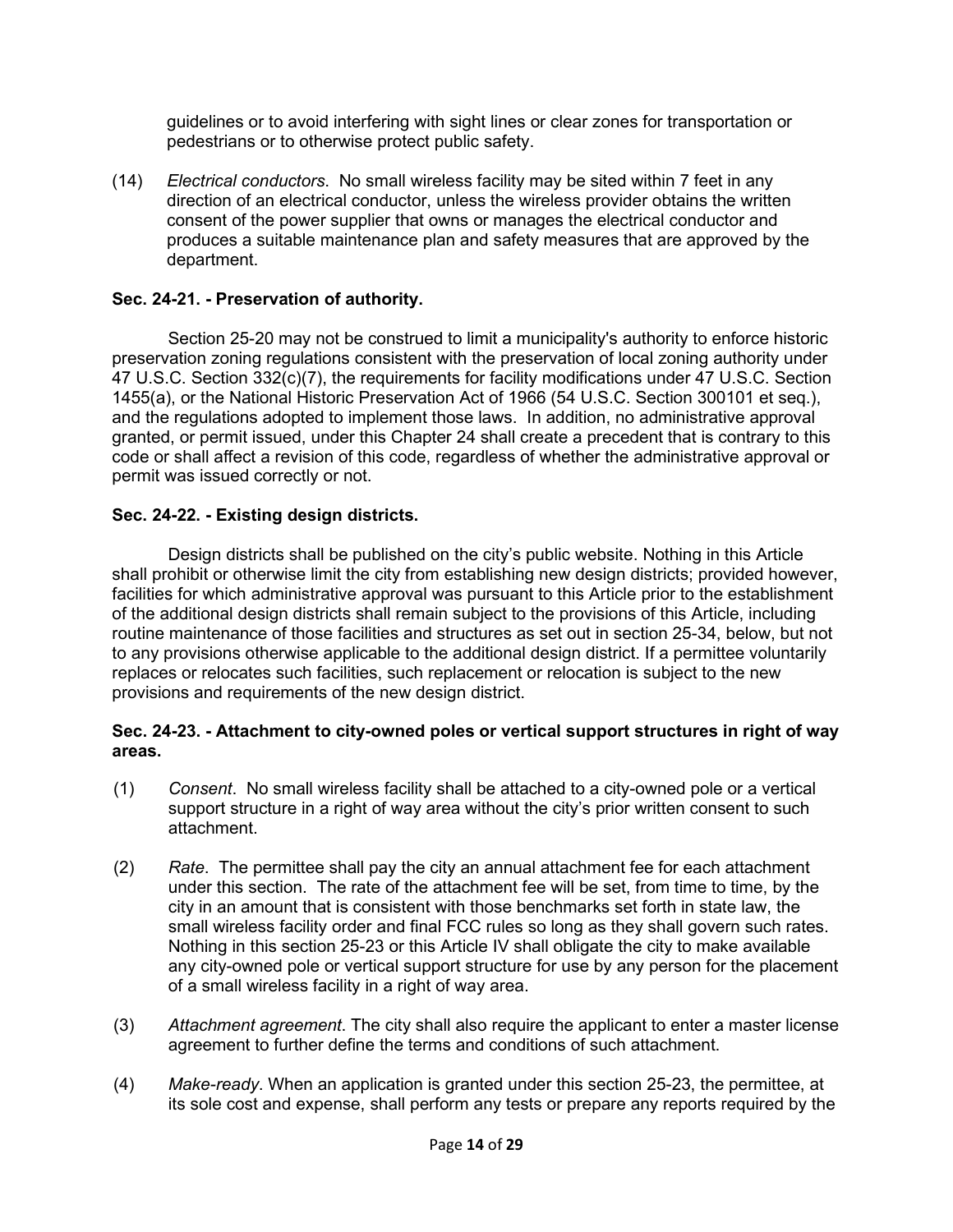city to determine the amount of the make-ready work necessary to facilitate the attachment. In addition to the above, the permittee shall provide an estimate and plans for the make-ready work, perform or cause to be performed the work, and shall pay for all other costs the city may incur as a result of allowing the use of the city-owned structure, including, when appropriate, the cost to replace the structure.

## **Sec. 24-24. – Density.**

The department may limit the placement of new or additional small wireless facilities within specific congested segments of the right of way areas if there is insufficient space to accommodate all the requests of applicants to occupy and use the right of way area. In making such decisions, the department shall, to the extent possible, accommodate all existing users and pending applicants, and shall be guided primarily by considerations of the public interest, the width and physical condition of the public right of way, the time of year with respect to essential utilities, the protection of existing facilities in the right of way area and established plans for public improvements and development projects which have been determined to be in the public's interest.

# **ARTICLE IV. APPLICATION PROCESS**

## **Sec. 24-25. – Application procedures.**

All applications under this Chapter 24 to collocate small wireless facilities on new or modified existing vertical support structures, or to modify, replace, or remove such lawful, preexisting wireless facilities, shall be through on-line submissions via the city's public website, using the city's standard small cell application form, which may be amended from time-to-time by the city. The applicant may designate portions of its application materials that it reasonably believes contain proprietary or confidential information as "proprietary" or "confidential" by clearly marking each page of such materials accordingly, and the city shall endeavor to protect materials so designated from public disclosure to the fullest extent permitted by state law.

# **Sec. 24-26. - Batching of applications.**

- (1) All applicants must submit separate applications for each request under this Chapter 24 except that 1 single consolidated application may be submitted for up to 30 small wireless facilities when such facilities are of an approved design under section 25- 20(1)(b) and they, collectively, will be sited inside 1 geographic location that is no more than 2 miles in diameter.
- (2) One single permit for the collocation of multiple small wireless facilities may be issued under this section; provided, however, the denial of 1 or more small wireless facilities in a consolidated application will not delay processing of any other small wireless facilities in the same consolidated application. Solely for purposes of calculating the number of small wireless facilities in a consolidated application, a small wireless facility includes any pole on which such small wireless facility will be collocated.

### **Sec. 24-27. - Information updates**.

Any amendment to information contained in an application shall be uploaded to the online permitting system within 10 business days after the change necessitating the amendment. The submittal of an amendment under this section 25-27 shall restart the timeline for the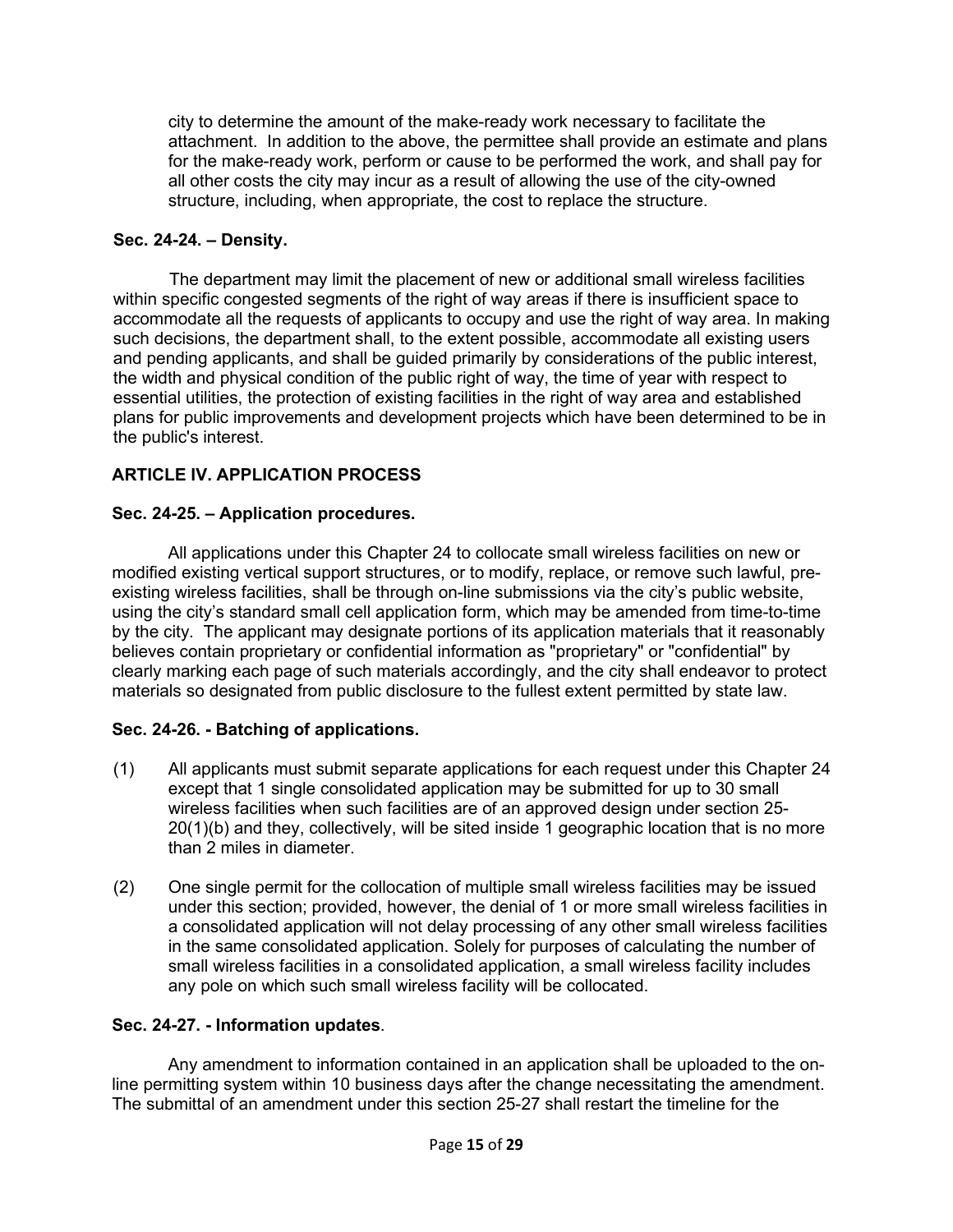application's review unless the submittal is pursuant to a notice of an incomplete application under section 25-31(1).

# **Sec. 24-28. - Multiple applications.**

If the department receives multiple applications from different applicants for the placement of small wireless facilities at or near the same location, the department, after providing all affected applicants an opportunity for comment, may require the consolidation of certain existing and new small wireless facilities into a single structure or develop a non-discriminatory means of allocating locations, with the goal of preventing the proliferation of vertical support structures in the right of way areas.

# **Sec. 24-29. - Application requirements.**

All information and certifications required in the applications referenced in section 25-25, above, must be submitted for an application to be considered complete.

# **Sec. 24-30. – Review of small wireless facility applications.**

The department shall review any application which requests approval of the location of or the installation of a new, modified, or replacement of a pole or vertical support structure, as well as the collocation of a small wireless facility and any accessory equipment on an existing pole or vertical support structure.

# **Sec. 24-31. - Timelines for review and approval/denial.**

- (1) *Initial review/notification of incompleteness*. The department will determine whether an application submitted under this Article is complete within 10 days of receiving such application. If an application is incomplete, the department will notify the applicant, in writing, that the application is incomplete and specifically identify the missing documents or information that the applicant must submit to render the application complete. An application is incomplete if it omits or withholds any required information or fails to provide information in sufficient detail to determine whether the work will be performed in accordance with and will result in an attachment or installation that complies with this Chapter 24, all applicable code, and other applicable laws. If the applicant responds, but the resubmission remains incomplete, the department shall notify the applicant in writing that the application remains incomplete within 10 days of the resubmission and will identify the missing documents or information that the applicant must submit to render the application complete. The department will deem an application as withdrawn when there is a failure to respond or when a resubmission remains incomplete after 60 days of a notice of an incomplete application or an incomplete resubmission by the department.
- (2) *Timing of a final decision*. The department shall have 60 days for applications for collocations on existing vertical support structures and 90 days for new construction of such facilities in which to render a decision. These timeframes commence once an application is submitted; however, each notice of an incomplete application or incomplete resubmission tolls the clock on that date that such notice is provided to the applicant until that date upon which the application is resubmitted.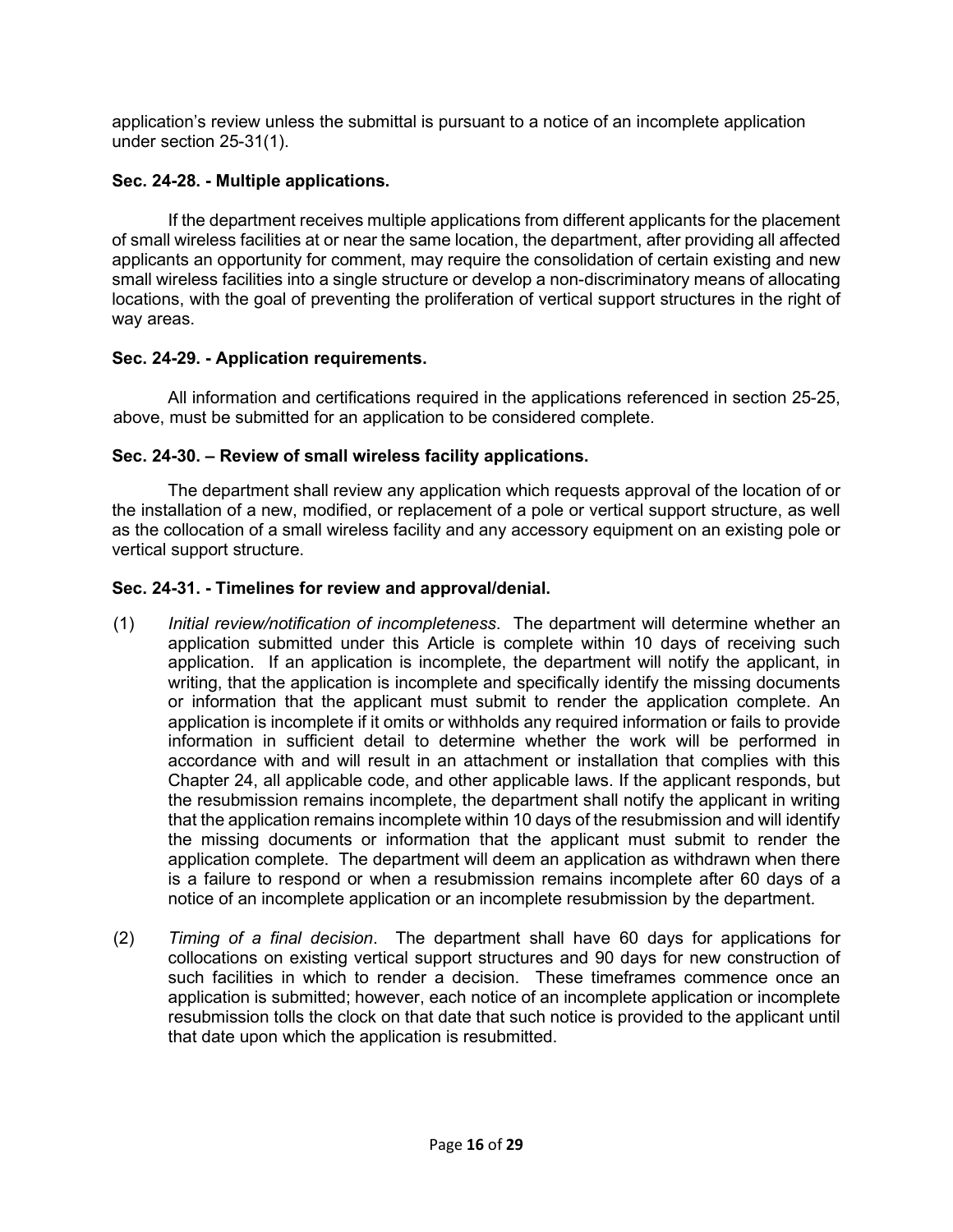(3) *Tolling agreement*. Notwithstanding the time requirements set forth herein, the department may enter into an agreement with any applicant extending the time for action on any application.

### **Sec. 24-32. - Approval or denial of applications.**

- (1) *In general*. All applications will be processed on a nondiscriminatory basis.
- (2) *Standard of review*. If the department determines that the application for a small wireless facility complies with all requirements of Article III, this Article, and other such applicable code, the application shall be approved, except as provided in section 25-32(3), below.
- (3) *Exceptions*. The department may deny an application when the proposed collocation, installation, modification, or replacement:
	- (a) interferes with the safe operation of traffic control or public safety equipment;
	- (b) interferes with sight lines or clear zones for transportation or pedestrians;
	- (c) interferes with compliance with the Americans with Disabilities Act or similar federal or state standards regarding pedestrian access or movement;
	- (d) fails to comply with laws of general applicability that address pedestrian and vehicular traffic and safety requirements;
	- (e) fails to comply with laws of general applicability that address the occupancy, maintenance, or management of the right of way and that are not otherwise inconsistent with this Article:
	- (f) when it is determined that, due to insufficient capacity, safety, reliability, or engineering concerns, existing infrastructure is not adequate to support the proposed installation; the installation or modifications will unduly interfere with other existing uses of the rights of way; or
	- (g) when the department determines that the design and concealment elements are insufficient to mitigate potential impact to the historic district or design district in which the facility is sought to be sited.
- (4) *Notification of decision*. The department shall notify the applicant, in writing, of the final decisions, and if any application is denied, specify the basis for a denial, including citations to federal, state or local code provisions or statutes on which the denial was based.
- (5) *Revised applications/resubmittal*. Notwithstanding an initial denial, the applicant may cure the deficiencies identified by the department and resubmit the application within 30 days of the denial without paying an additional application fee, and the department shall grant administrative approval or deny the revised application within 30 days of receipt of such resubmission. The subsequent review by the department shall be limited to the deficiencies cited in the original denial. If the city fails to act on a revised application within this 30-day period, the applicant may provide the city with written notice that the time period for acting has lapsed, and the city shall then have 5 days after receipt of such notice to render its written decision approving or denying the revised application. The revised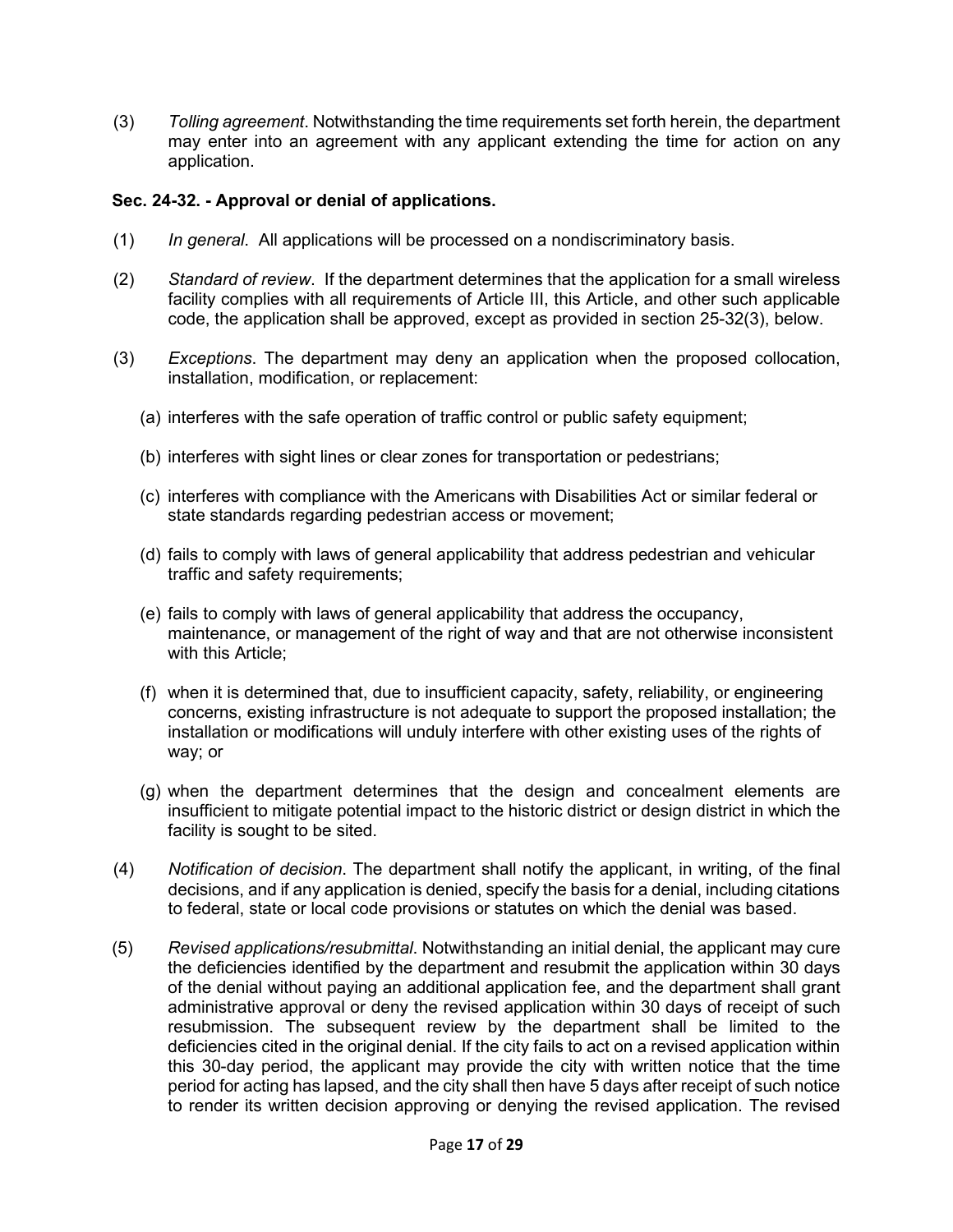application shall be deemed to have been approved by passage of time and operation of law if the city does not render its written decision within the noticed 5 days. A timely denial under this subsection (6) shall be deemed final and the applicant shall be required to submit a new application to move forward.

(6) *Appeals*. Any decision adverse to the applicant must be appealed to the Administrative Law Court, To the extent that an applicant makes a claim that any preliminary denial will result in an effective prohibition within the meaning of 47 U.S. Code Section 253(a) or 47 U.S. Code Section 332(c)(7), such claim must be supported by testimony and presented by persons with the requisite knowledge, credentials and qualifications to make and establish such facts to prove the claim.

## **Sec. 24-33. - Compensation.**

Every administrative approval of an application shall include, as a condition, the applicant's agreement to pay such lawful business license taxes, administrative fees and consent fees as are permitted under applicable municipal, state and federal law. The applicant shall also pay all applicable ad valorem taxes, service fees, sales taxes, or other taxes and fees as may now or hereafter be lawfully imposed on other businesses within the city.

## **Sec. 24-34. – Routine maintenance.**

An application shall not be required under this Chapter for routine maintenance of a permitted small wireless facility except that road and sidewalk closures to prosecute the same shall require compliance with the city's established rules and notification processes associated with maintenance in the public rights of way as those rules may be modified from time to time.

## **Sec. 24-35. – Modifications to pre-existing wireless facilities. (Eligible Facilities Request per 47 C.F.R. §1.6100)**

- (1) *Substantial modifications*. Notwithstanding any other provisions of this Article, the department shall grant administrative approval and may not deny applications for any modifications to pre-existing support structures and base stations in the right of way area, which do not substantially change the physical dimensions of such facilities. A modification shall be determined to be a substantial change to the physical dimensions of the subject vertical support structure if the modification meets any of the following criteria:
	- (a) The modification involves installation of any new equipment cabinets on the ground if there are no pre-existing ground cabinets associated with the [vertical support structure,](https://www.law.cornell.edu/definitions/index.php?width=840&height=800&iframe=true&def_id=ad36c6de93fc30b3811dae74d3a9f231&term_occur=999&term_src=Title:47:Chapter:I:Subchapter:A:Part:1:Subpart:U:1.6100) or else involves installation of ground cabinets that are more than 10% larger in height or overall volume than any other ground cabinets associated with the [vertical support](https://www.law.cornell.edu/definitions/index.php?width=840&height=800&iframe=true&def_id=ad36c6de93fc30b3811dae74d3a9f231&term_occur=999&term_src=Title:47:Chapter:I:Subchapter:A:Part:1:Subpart:U:1.6100)  [structure;](https://www.law.cornell.edu/definitions/index.php?width=840&height=800&iframe=true&def_id=ad36c6de93fc30b3811dae74d3a9f231&term_occur=999&term_src=Title:47:Chapter:I:Subchapter:A:Part:1:Subpart:U:1.6100)
	- (b) The modification entails any excavation or [deployment](https://www.law.cornell.edu/definitions/index.php?width=840&height=800&iframe=true&def_id=1c0ac1db6f3e2bbe520a8a60f24c6191&term_occur=999&term_src=Title:47:Chapter:I:Subchapter:A:Part:1:Subpart:U:1.6100) outside the permitted area;
	- (c) The modification would defeat the concealment elements of the eligible [vertical support](https://www.law.cornell.edu/definitions/index.php?width=840&height=800&iframe=true&def_id=ad36c6de93fc30b3811dae74d3a9f231&term_occur=999&term_src=Title:47:Chapter:I:Subchapter:A:Part:1:Subpart:U:1.6100)  [structure;](https://www.law.cornell.edu/definitions/index.php?width=840&height=800&iframe=true&def_id=ad36c6de93fc30b3811dae74d3a9f231&term_occur=999&term_src=Title:47:Chapter:I:Subchapter:A:Part:1:Subpart:U:1.6100) or
	- (d) The modification does not comply with conditions associated with the siting approval of the construction or modification of the eligible vertical support [structure](https://www.law.cornell.edu/definitions/index.php?width=840&height=800&iframe=true&def_id=ad36c6de93fc30b3811dae74d3a9f231&term_occur=999&term_src=Title:47:Chapter:I:Subchapter:A:Part:1:Subpart:U:1.6100) or base station equipment, provided however that this limitation does not apply to any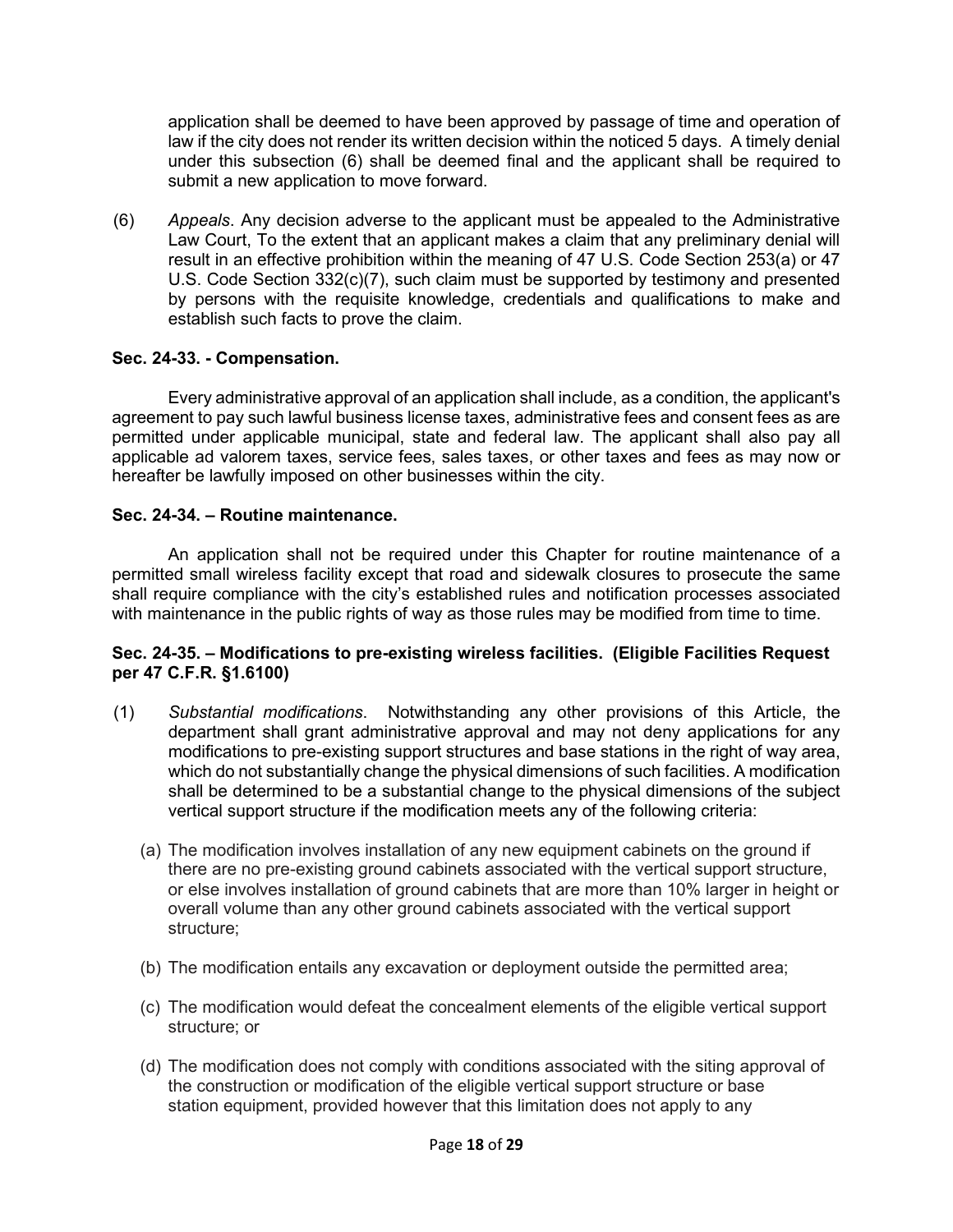modification that is non-compliant only in a manner that would not exceed the thresholds identified in [items \(a\)](https://www.law.cornell.edu/cfr/text/47/1.40001#b_7_i) through (c) of this definition.

- (2) *Expedited review for eligible vertical support structures*. The notice of incomplete submissions and tolling practices under section 25-29 shall apply to this section 25-35(2). Upon submission of a complete application under section 25-35(1), the department shall approve, or approve with conditions, the application within 60 days. Conditions of approval may include compliance with previously imposed conditions of approval, generally applicable building, structural, electrical, and safety codes or other laws, including this code, that codify objective standards reasonably related to health and safety. Any approval shall be operative, and any permit issued under this subsection shall remain in effect only so long as federal law, 47 U.S.C. 1455, and the FCC regulations established under 47 CFR 1.40001 require the approval of an eligible facilities request as defined therein. By approval, the city solely intends to comply with a requirement of federal law and not to grant any property right or interests except as compelled by federal law.
- (3) *Physically substantial modifications*. Modifications not defined in section 25-35(1) shall be considered physically substantial and may be approved or denied at the discretion of the department.

## **Sec. 24-36. – Right to relocate.**

- (1) For applications to install a small wireless facility in residential, historic or design districts, the department may propose an alternate location in the right of way that is situated within 150 feet of the location set forth in the application. The applicant or permittee shall use the city's proposed alternate location unless the location is not technically feasible or imposes significant additional costs.
- (2) For applications to install a small wireless facility on a decorative vertical support structure or for applications to replace any decorative vertical support structure to deploy small wireless facilities, the city may propose an alternate location in the right of way that is situated within 150 feet of the location set forth in the application. The applicant or permittee shall use the city's proposed alternate location unless the location is not technically feasible or imposes significant additional costs.
- (3) In each instance above, the applicant or permittee shall certify that it has made a determination that the proposed alternative location is not technically feasible in good faith, based on the assessment of an engineer licensed in the state, and shall provide a written summary of the basis for such determination.

# **ARTICLE V. EFFECT OF ADMINISTRATIVE APPROVAL/ADDITIONAL REQUIREMENTS**

### **Sec. 24-37. - Effect of permit.**

- (1) *In general*. Administrative approval of an application will be evidenced by the issuance of the applicable building permits. The issuance of a permit authorizes the permittee to:
	- (a) undertake the requested installation or collocation; and
	- (b) subject to applicable relocation requirements and the permittee's right to terminate at any time, operate and maintain the small wireless facilities and any associated vertical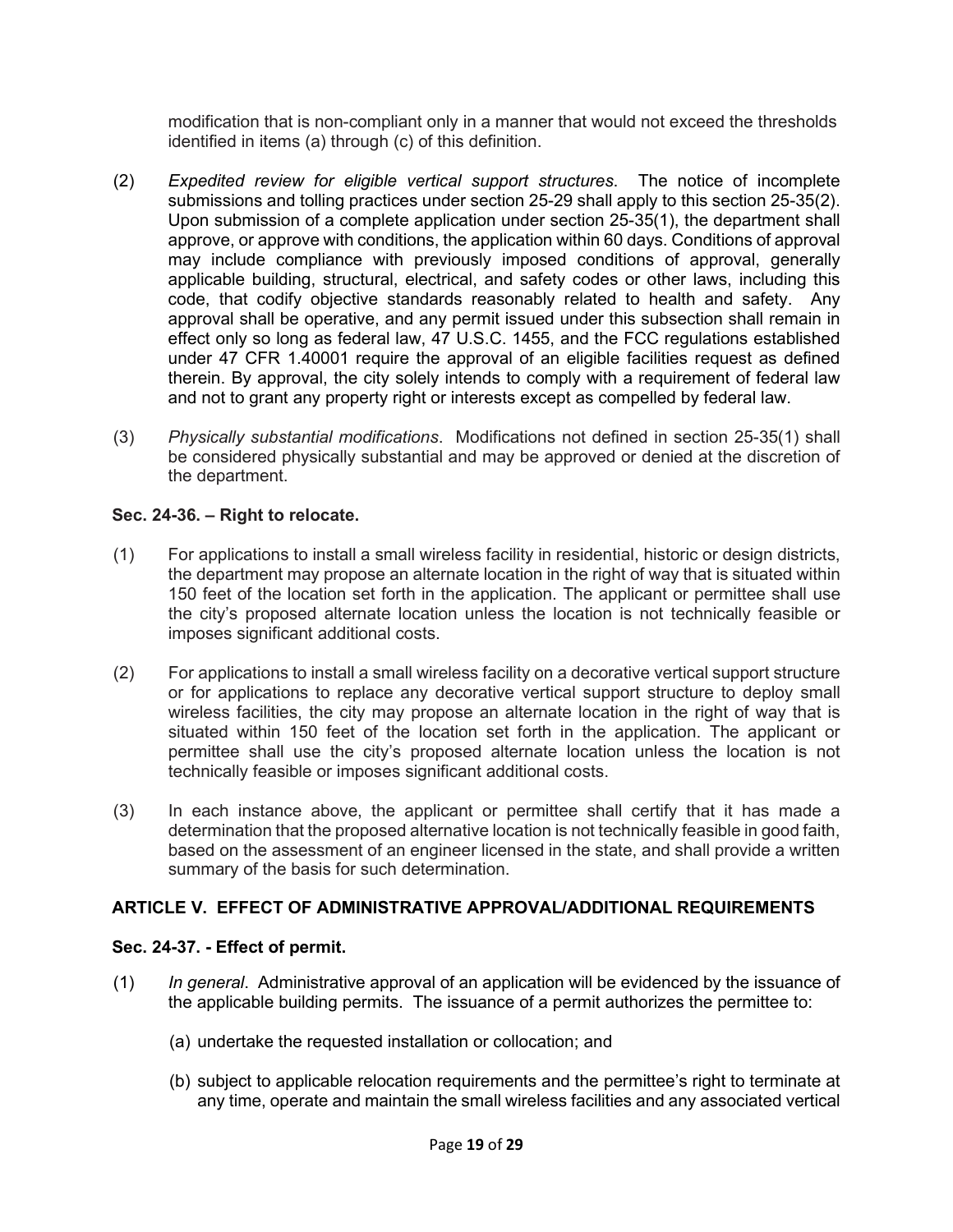support structure covered by the permit for an indefinite period so long as the installation or collocation is in compliance with the criteria set forth in Article III.

(2) *No property right or other interest created*. A permit from the city authorizes an applicant or permittee to undertake only those certain activities specified in the approved application and its accompanying permits. Nothing in this Article or any permit issued under this Article shall be deemed to grant, convey, create or vest in the permittee a property right, real property interest, or grant any authority whatsoever to the applicant or permittee to impinge upon the rights of others who may already have an interest in the right of way area.

## **Sec. 24-38. - Additional requirements.**

- (1) *Applicant's expense*. All costs incurred by an applicant or permittee in connection with its compliance with, or enjoyment of, this Article or any permit issued under this Chapter 24 shall be borne by the applicant or permittee and not by the city. In addition, prior to the issuance of a permit under this Chapter 24, the applicant or permittee shall reimburse the city for expenses, including engineering and specialized consulting, that the city deems necessary to facilitate its review of any application under this Chapter 24, subject to any limitations imposed by federal or state law.
- (2) *Non-interference*. No permittee may install, maintain, modify, operate, repair, or replace any small wireless facilities, or vertical support structures, in a manner that interferes with any existing infrastructure, equipment, or service including, but not limited to, infrastructure, equipment, or service used to provide communications, electric, gas, water, sewer, or public safety services.
- (3) *Duration*. Unless construction has actually begun and is diligently pursued to completion at that point, or unless a delay is caused by lack of commercial power or by the lack of communications transport facilities to be provided to the site by an entity that is not an affiliate, as that term is defined in 47 U.S.C. Section 153(2), of the permittee, no permit for construction issued under this Chapter 24 shall be valid for a period longer than 12 months unless the public works director and permittee agree to a reasonable extension and all required fees are paid for the then-current term.
- (4) *Materials and claims*. All materials furnished for any work done in the right of way areas by any permittee shall be at the permittee's sole cost and expense. The permittee agrees to protect all permitted improvements installed in the right of way areas and the property of the city, and the city, from all claims of contractors, laborers, and suppliers.
- (5) *Obligations of permittee and wireless service provider*. An applicant or permittee need not own all components of a small wireless facility placed in the right of way areas and may permit its wireless service provider customers who will transmit or receive radio frequency emissions from the small wireless facility to maintain ownership of certain components of the small wireless facility or to provide wireless services through the small wireless facility. However, (i) all components of the small wireless facility must be wholly under the control and management of the permittee; and (ii) the permittee shall be liable for all acts or omissions, and all harms associated with the small wireless facility and all its components whether the same is its acts or omissions, or the acts or omissions of the owner of any components of the small wireless facility or provider of wireless services through the small wireless facility; (iii) the permittee acknowledges and agrees that no rights of ownership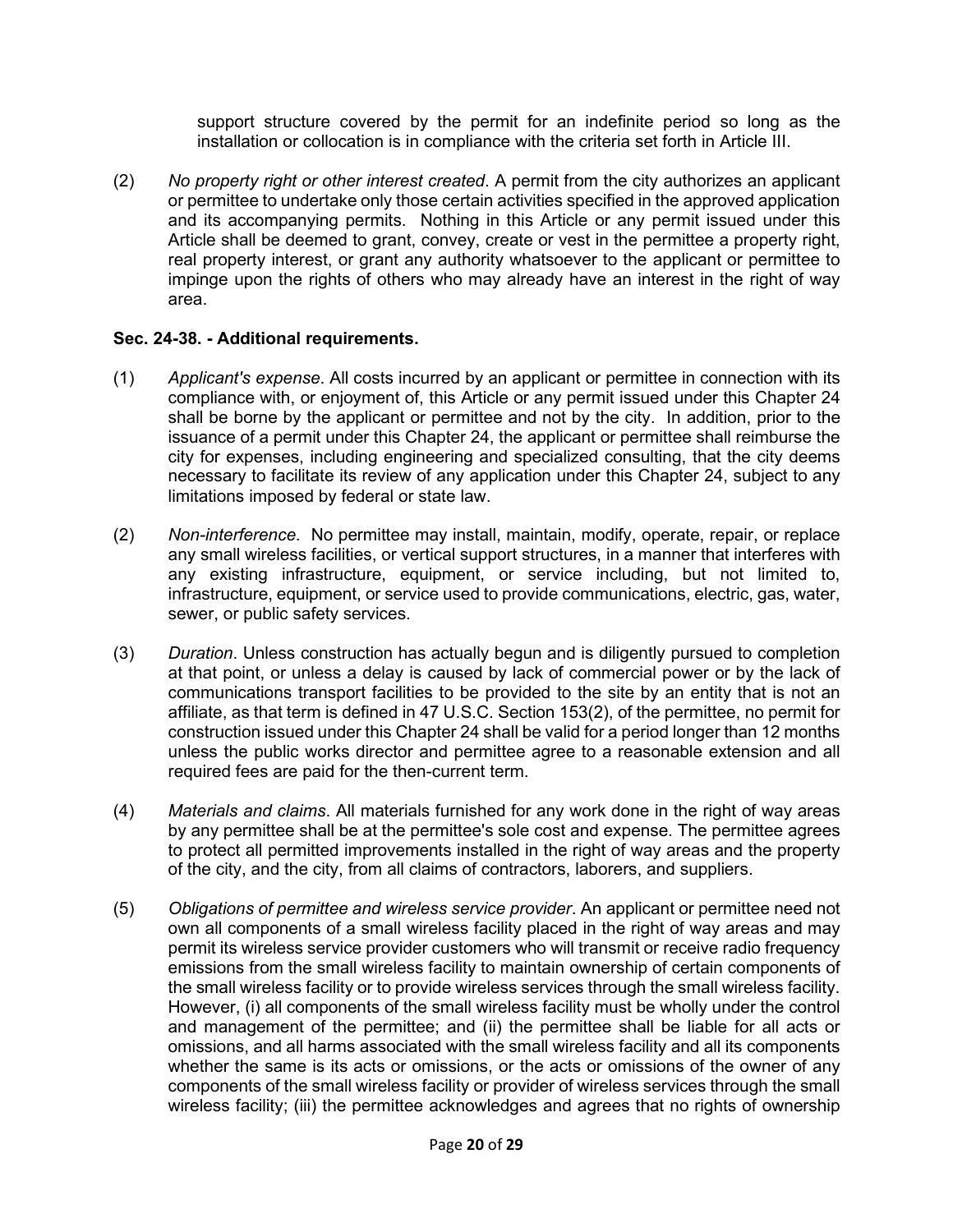by its customers shall permit any such customer to enter upon, or use the right of way areas, in any other manner or at any other place, including to add to, or modify or install any equipment at a small wireless facility location, which shall be the permittee's sole responsibility; and (iv) administrative approval under this Chapter 24 shall be required for the collocation of the small wireless facility components that are separate and apart from the original administrative approval granted to the permittee. Further, the permittee may not install any equipment it does not own at a small wireless facility location, unless the person for on whose behalf the equipment has been installed acknowledges and agrees, in a form acceptable to the city attorney, that the city has not granted it a franchise or consent to be in the right of way areas for any purpose; that it is bound by the permittee's representations; that it shall have no rights or claims against the city of any sort related to the small wireless facility; that its operations in the public rights of way and its equipment may be subject to taxes, fees or assessments as provided by applicable laws, and that the city may treat any equipment owned by such person as if it were owned by the permittee for all purposes (including, but not limited to, removal and relocation). The acknowledgment and agreement may be provided for all small wireless facilities within the city, and need not be provided separately, location by location.

- (6) *No waiver of other permits and authorizations*. All work upon the public rights of way of the city shall be in accordance with all applicable standards and applicable codes and shall be done under the general supervision of the department, or its designees. Nothing in this Article or any permit issued to an applicant hereunder shall be construed as: a waiver of any laws, regulations, or rules of the city or of the city's right to require the applicant to secure the appropriate permits or authorizations, or to pay the applicable fees associated with the same; or a waiver of the city's police powers.
- (7) *Treatment of equipment owned by other entities*. If wireless service providers own or operate equipment or provide wireless services at a permitted small wireless facility located in the public rights of way, each wireless service provider shall also be required to pay to the city the consent fee each year as required by S.C. Code 1976, § 58-9-2230. The purpose of this provision is to ensure that wireless service providers who use small wireless facilities constructed and owned by wireless infrastructure providers are not favored over those who do not. The permittee shall be obligated to pay such consent fee or any other tax, fee or assessment for any such equipment owned or operated by third parties unless that party agrees to pay such amounts owed directly to the city.
- (8) *Radio frequency emissions*. Without limiting the other provisions of this Article, any person operating a small wireless facility must cease its operations if it is not in compliance with FCC regulations governing radio frequency emissions (including but not limited to any standards that may be adopted in the future with respect to cumulative multi-point emissions), as the same may be amended from time to time, except to the extent that the FCC or other order, ruling or regulation permits it to continue to operate. The approval of an application for a small wireless facility is not intended to insulate the permittee from any claim or any remedy based on radio frequency emissions. Each permittee shall submit an annual report identifying applicable standards and the measured emissions from each small wireless facility sited under this Chapter 24. The report shall not be treated as confidential and shall be available to the public upon request.
- (9) *Right to access*. At all times, the city, its authorized officers, employees, agents or contractors, shall have the right to enter into and access all public rights of way at any time for the purpose of conducting city inspections, maintenance and repairs, including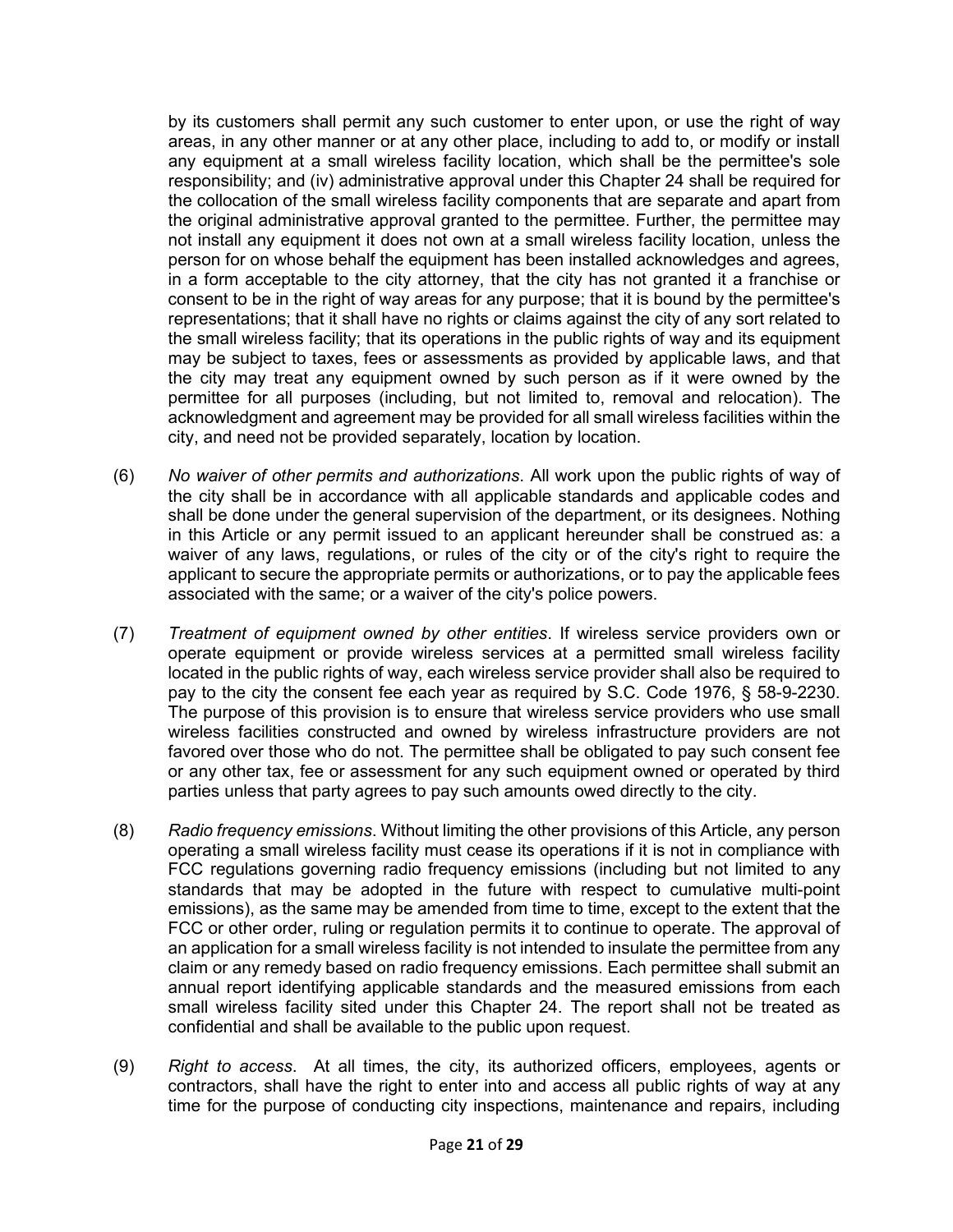permitting other parties to use the public rights of way to provide services. In conjunction with the above, the city may (i) inspect any public right of way and any approved wireless facility for compliance with the terms of Article III and this Article, (ii) make repairs, alterations or additions to any public right of way, and (iii) maintain or use any public right of way in any manner. Permittee agrees to cooperate, upon notification by the city, to comply with all requests to turn off the permitted wireless facility on a temporary basis to allow maintenance and repair of the public right of way.

(10) *Future expansion*. To minimize disruption of public passage or infrastructure, to forestall or relieve overcrowding of the right of way area, or to protect historic property or environmentally sensitive areas, the department may require, as a condition of granting administrative approval for the placement of underground facilities or a new vertical structure, that the occupant place empty conduits for future expansion or collocation.

### **Sec. 24-39. - Inventory.**

Each permittee shall maintain a current inventory of its permitted small wireless facilities and shall provide a copy of the inventory to the public works director by December 31st of each year for so long as permittee operates such facilities. The inventory shall include permittee's site identification number, the type of installation, the date of installation and/or decommissioning, the nearest street address or intersection, updated contact information, and the GIS or GPS coordinates for both inactive and active approved small wireless installations. If, after comparing the inventory to internal records, or by any other means, the city discovers the existence of any unauthorized small wireless facilities, the city shall provide written notice of such use to permittee and the city may, in its sole discretion, and upon 30 days' written notice, remove or require permittee to remove the unauthorized small wireless facility(ies) at the permittee's expense and without any liability to the city. Upon the city's exercise of authority to remove the small wireless facility(ies) under this section, the city will invoice the permittee and the permittee shall reimburse the city the city's cost of removal within 30 days of receipt of the invoice. In any such instance, the permittee shall restore the right of way area to its original condition prior to such installation at permittee's expense. For purposes of this section, any small wireless facility not listed in the inventory and for which administrative approval has not been granted shall be considered unauthorized. Notwithstanding the inventory requirement hereunder, when a permittee removes any small wireless facility permitted under this Chapter 24, such permittee shall notify the public works director, in writing, of such removal and shall update its inventory.

# **ARTICLE VI. OPERATIONS IN RIGHT OF WAY AREAS**

# **Sec. 24-40. - General**

- (1) *No interference with public safety*. A small wireless facility shall be operated and maintained in a manner that does not interfere with public safety uses including but not limited to, police, traffic control, utilities, fire and emergency services or public safety equipment.
- (2) *Compliance with law*. The owner, operator, or permittee of the small wireless facility, including any wireless service provider utilizing the small wireless facility, and the small wireless facility itself, shall upon its installation and for all periods thereafter, comply with all applicable law.

# **Sec. 24-41. - Work in the public rights of way.**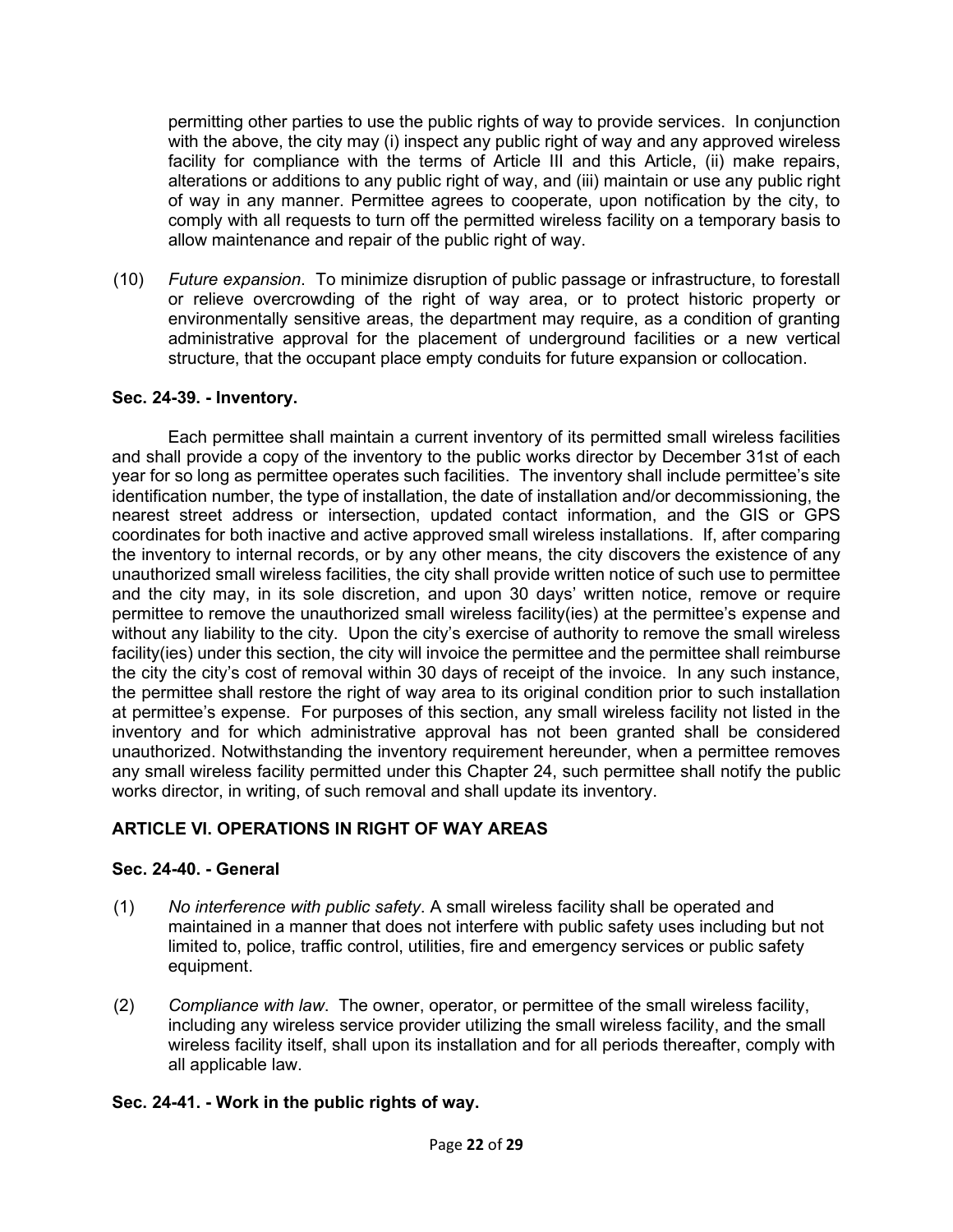- (1) *No physical interference; Damage to infrastructure*. No right of way or public place shall be obstructed longer than necessary during the permittee's work for the initial installation, construction, or maintenance of the wireless facility. Upon completion of the work, the right of way or public space shall be restored to the same condition existing before the commencement of the work. Permittee shall not damage any part of any right of way, or another public place of the city, including any public drain, sewer, catch basin, water pipe, pavement, or other public improvement. When any such damage should occur, the permittee shall repair the same as promptly as possible. In the event permittee fails to repair such damage within 30 calendar days after receipt of written notification from the city, in addition to charging a penalty in the amount of up to \$500.00, the city may make such repairs and charge the reasonable cost thereof to and collect the same from the permittee. In no event may wireless facilities be constructed or maintained in a manner that creates a hazardous condition, or a condition that is inconsistent with applicable law protecting persons with disabilities.
- (2) *Closing of rights of way*. Nothing in this Article or any approved application shall be construed as a waiver or release of the rights of the city in and to the rights of way. In the event that all or part of the rights of way within the right of way areas are (i) closed to pedestrian and/or vehicular traffic and/or utilities; or (ii) vacated or abandoned or if ownership of the land in, under or over the affected rights of way is otherwise transferred to another person, all rights and privileges granted pursuant to this Article, any approved application, with respect to such rights of way, or any part of such rights of way so abandoned, vacated, or transferred, shall cease upon the effective date of such closing, vacation, or transfer, and the permittee for any facilities shall remove its facilities from such rights of way. Nothing herein is meant to preclude the permittee from pursuing any rights it may have under state law against a private person if the right of way is vacated for the benefit of that person. The city shall provide reasonable prior written notice to the permittee of any such closing, vacation, or transfer to allow it to remove its facilities.
- (3) *Construction and maintenance shall be done in a professional manner*. All work involved in the construction and maintenance of the wireless facilities shall be performed in a safe, thorough, and reliable manner using materials of good and durable quality. The permittee shall comply with applicable codes and industry standards, as amended from time to time. The permittee shall employ ordinary care at all times and employ commonly accepted methods and devices for the prevention of failures and accidents that are likely to cause damage, injury, or nuisance to the public. Also, the permittee shall, at its sole cost and expense, undertake all necessary and appropriate efforts to prevent accidents at its work sites and to comply with safety requirements of all permits, licenses, and other forms of approval or authorization. The permittee shall comply with city requirements for identification of the wireless facilities and for identification of employees, subcontractors, vehicles and equipment when performing work within the rights of way.
- (4) *Inspection by city*. The city shall have commercially reasonable access to inspect any work conducted by the permittee during the construction or maintenance of the facilities.
- (5) *Excavation notices*. The permittee must contact Palmetto Utility Protection Service (SC 811), or its successor association, and non-member utilities to comply with the requirements for excavation notification.

### **Sec. 24-42. – General maintenance.**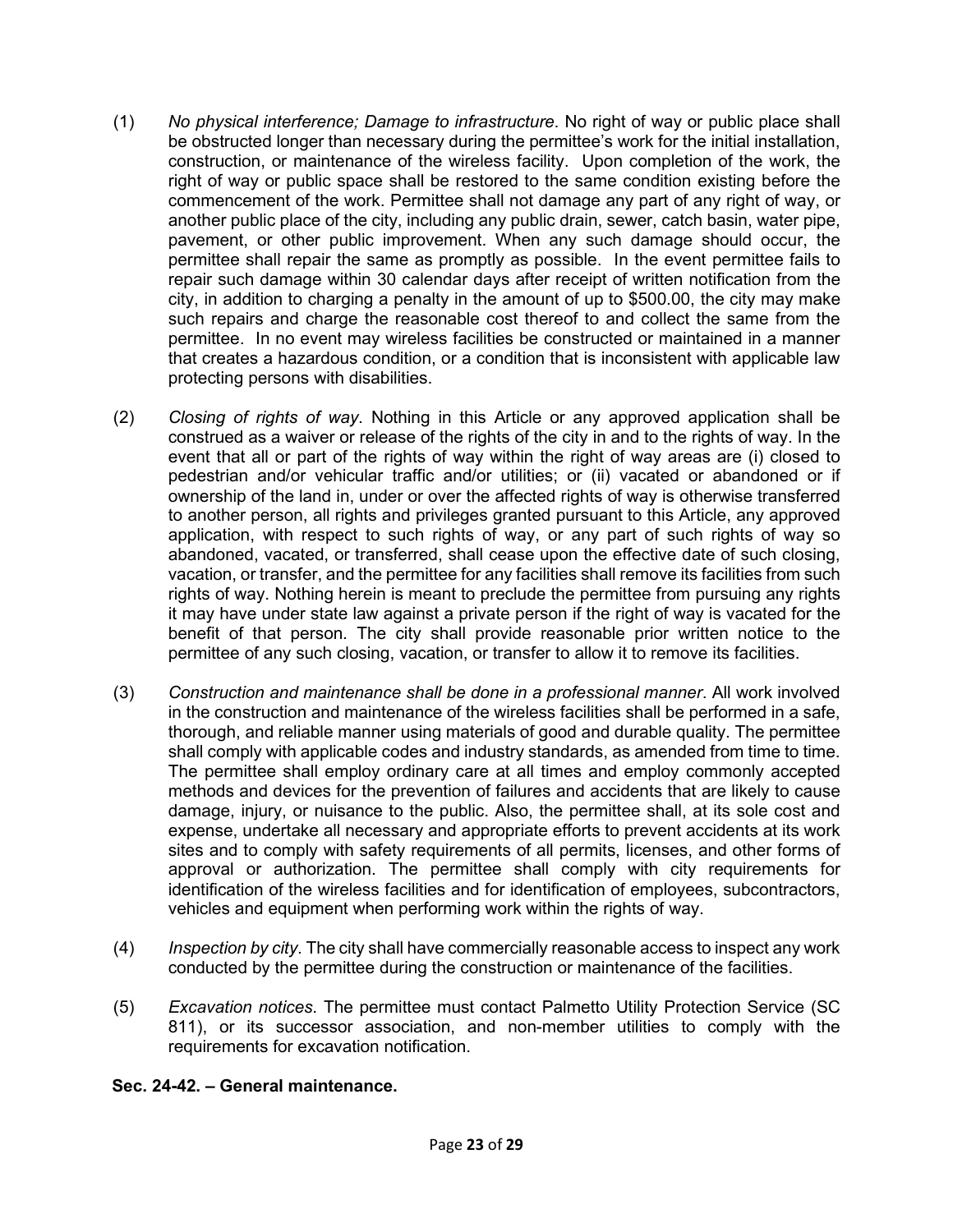- (1) *Standard*. The permittee shall maintain the facilities in a good condition and maintain a neat and orderly appearance in compliance with all applicable laws, codes, permits, and authorizations.
- (2) *Self-help*. The city may, from time-to-time, require the permittee to perform reasonable maintenance or conduct reasonable repairs to the wireless facility. If, within 30 days after written notice of such requirement to perform maintenance or repair, the city may undertake the requested maintenance and/or repairs and charge the permittee reasonable and documented cost of such maintenance or repairs.
- (3) *Payment of costs*. Any costs including expenses charged by the city to the permittee under any provision of this Article shall be paid within 30 days. The city may maintain an action to recover the costs of the repairs, including the payment of reasonable attorneys' and consultant fees, if not timely paid.
- (4) *Condition/failure to act*. The permittee shall keep the facilities free of debris and anything of a dangerous, noxious or offensive nature or which would create a hazard or undue vibration, heat, noise or interference. If the city gives the permittee written notice of a failure by the permittee to maintain the facilities under this subsection (3), the permittee shall use its best efforts to remedy such failure within 48 hours after receipt of such written notice. If the permittee fails to perform its obligations hereunder, the city may perform the necessary work and charge the reasonable cost thereof to and collect the same from the permittee. The permittee shall remit payment for such amounts within 30 days of its receipt of an invoice therefor.

## **Sec. 24-43. - Graffiti.**

The permittee shall at all times keep and maintain the facilities free of all graffiti located thereon. If city notifies the permittee that graffiti is located anywhere on the wireless facility, the permittee shall remove the graffiti within 30 days of the written notice. If the permittee defaults in its obligations hereunder, the city may perform the necessary work and charge the reasonable cost thereof to and collect the same from the permittee. The permittee shall remit payment for such amounts within 30 days of its receipt of an invoice therefor.

### **Sec. 24-44. - Tree maintenance.**

The permittee, its contractors, and agents shall obtain written permission from the city parks and recreation department before trimming trees or other foliage interfering with the permittee's use of an approved wireless facility.

# **Sec. 25.45 - Emergency notification.**

The permittee shall provide the public works director with a 24-hour emergency telephone number at which a representative of the permittee, not voice mail or a recording, responsible for the maintenance and operation of the wireless facility can be contacted in the event of an emergency. An emergency contact number of the permittee and all wireless service providers, if not permittee, transmitting radio frequency signals from the small wireless facility shall also be placed on the wireless facility. The permittee or any wireless service provider shall respond immediately to address a reported emergency.

# **Sec. 25.46 - Repair of damage to a right of way.**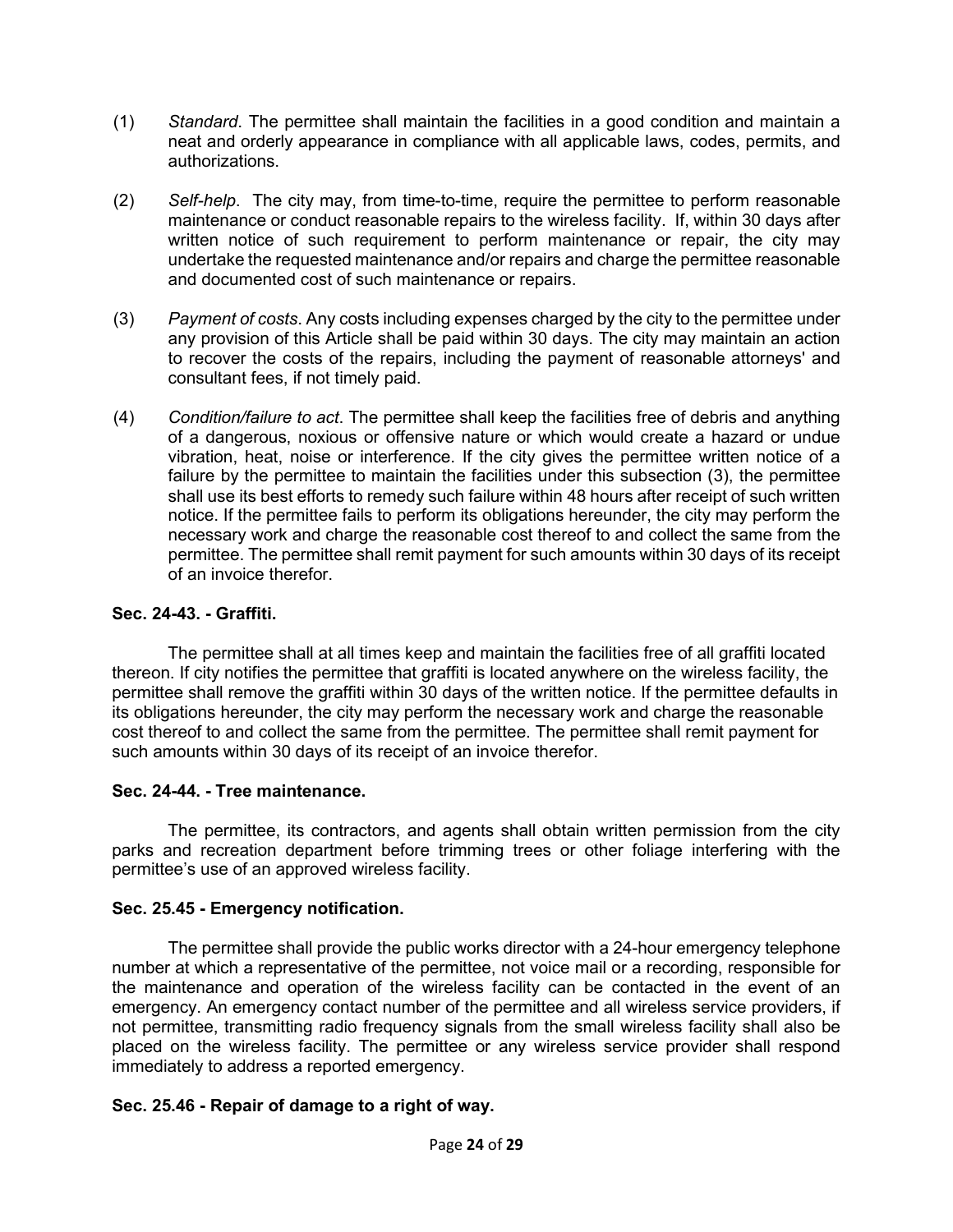A permittee shall repair all damage to a right of way, or to any real property that is contiguous to such right of way, caused by the activities of the permittee or any third party utilizing the small wireless facility, while occupying, installing, repairing, or maintaining the small wireless facility, or vertical support structure. The permittee shall return the right of way or contiguous real property to its functional equivalence before said damage occurred. The permittee's obligations under this section 25.46 shall include the restoration or replacement of any damaged trees, shrubs or other vegetation and such repair, restoration and replacement shall be subject to the sole, reasonable approval of the public works director. In addition, the public works director may require the permittee to complete additional remedial measures necessary for public safety and the integrity of the public right of way, in such director's sole discretion If the permittee does not repair such public right of way and/or contiguous real property or perform such work as described in this section within 30 calendar days of written notice from the city, then the city shall have the option to perform or cause to be performed such reasonable and necessary work on behalf of the permittee and to charge the permittee for the reasonable and actual costs incurred by the city in addition to charging a fine in an amount of up to \$500.00. The permittee shall remit payment for such amounts within 30 days of its receipt of an invoice therefor.

### **Sec. 24-47. - Removal, relocation or modification of a small wireless facility in the ROW.**

- (1) *Notice*. Within 90 days following written notice from the city, a permittee, wireless services provider or a wireless infrastructure provider shall, at its own expense, protect, support, temporarily or permanently disconnect, remove, relocate, change or alter the position of any facilities within the rights of way whenever the city, in its reasonable discretion, has determined that such removal, relocation, change or alteration, is reasonably necessary, such as, but not limited to:
	- (a) For the construction, repair, maintenance, or installation of any city improvement in or upon, or the operations of the city in or upon, the rights of way;
	- (b) To ensure that any wireless facility or vertical support structure to which they are attached or located on or within do not interfere with the use of the rights of way by the public, or present a risk to public health or safety;
	- (c) If the city is mandated by law, a court order or decision, or the federal or state government to take certain actions that will cause or require the removal of the facilities from the rights of way;
	- (d) If permittee's license to operate the facilities and/or provide wireless services are terminated, revoked, expired, or otherwise abandoned; or
	- (e) If permittee's operations of the wireless facilities cause signal interference as per section 25-49, below.
- (2) *Emergency removal or relocation of facilities*. The city retains the right to move any wireless facilities located within its rights of way as the city, in its reasonable discretion, may determine to be necessary, appropriate, or useful in response to any public health or safety emergency. If circumstances permit, the city shall notify the permittee and provide it the opportunity to move or remove its facilities. If the city determines that a permittee's activity in a right of way area pursuant to this Chapter 24 creates an imminent risk to public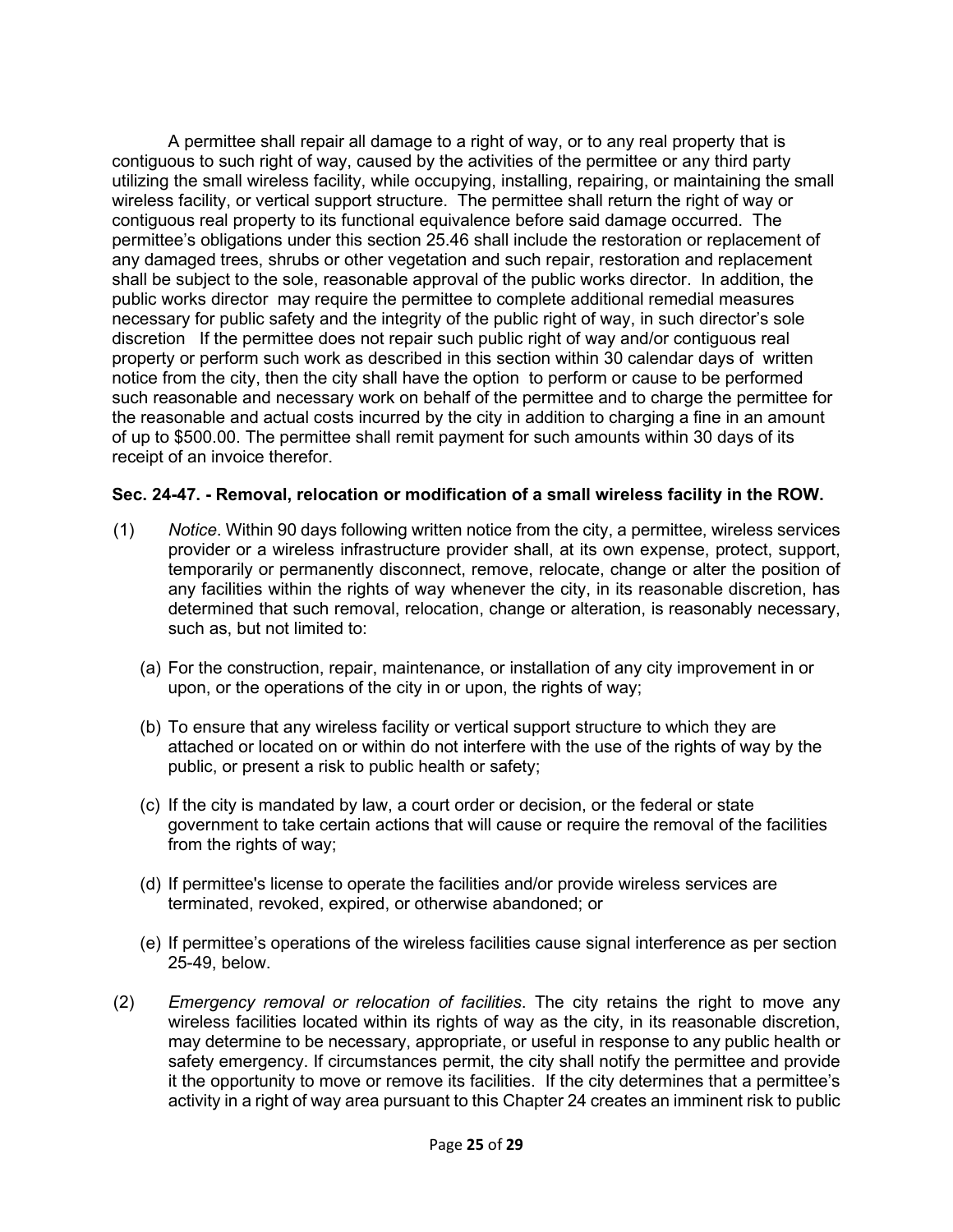safety, the city may provide written notice to the permittee and demand that the wireless provider address such risk. If the permittee fails to reasonably address the risk within 24 hours of the written notice, the city may take or cause to be taken action to reasonably address such risk and charge the permittee the reasonable documented cost of such actions.

- (3) *Undergrounding*. If a permit for a wireless facility allows collocation on a utility pole that is aboveground in any right of way and the distribution lines of the incumbent local exchange carrier or electric utility are subsequently required to be placed underground and the vertical support structure removed, the permit for such wireless facility shall be deemed withdrawn and such wireless facility must be removed.
- (4) *Preservation of city's rights*. The rights and privileges granted in this Article or any approved application shall not be in preference or hindrance to the right of the city, or any other governmental agency, improvement district or other authority having jurisdiction, to perform or carry on any public works, public improvements or public projects. If, in the reasonable exercise of police powers, the city requires widening, repair, reconstruction, or relocation of a public road or highway, or relocation of vertical support structures or small wireless facilities as a result of a public project, a permittee shall relocate the vertical support structure or small wireless facility that such permittee has installed in the right of way area at no cost to the city when the city determines that such vertical support structure reasonably interferes with the widening, repair, reconstruction, or relocation project or the public project. The permittee's work under this section shall take place (i) immediately if emergency circumstances exist or (ii) otherwise, within 90 days of notice of such interference.
- (5) *Payment for repair/replacement of damaged property*. To the extent that any wireless vertical support structure is damaged or destroyed by a third party, notwithstanding any agreement the city may have with the owner of such wireless vertical support structure, to the extent that a permittee is using such wireless vertical support structure, for the placement of a small wireless facility, the city shall have no obligation to pay for the repair or replacement of the utility pole, vertical support structure, or decorative pole.

### **Sec. 24-48. – Decommissioning and abandonment of facilities.**

- (1) *Decommissioning*. A permittee of a small wireless facility shall notify the department, in writing as soon as practicable, but no later than 30 days before it decommissions a small wireless facility, of its intent to decommission the facility. In such an instance, the permittee shall be required to remove all or any portion of the small wireless facility if the city determines that such removal is in the best interest of the public safety and public welfare. If the permittee fails to remove the decommissioned facility within 90 days after receiving written notice from the city of such requirement, the city may undertake to do so and recover the actual and reasonable expenses of doing so from the permittee, its successors or assigns, plus a penalty of up to \$500.00. The permittee shall remit payment for such amounts within 30 days of its receipt of an invoice therefor.
- (2) *Abandonment by continued inactivity*. Any small wireless facility permitted under this Chapter 24 that is not operated for a continuous period of 6 months shall be considered abandoned, whether or not the permittee of the small wireless facility intends to make use of it or any part of it. The permittee of such abandoned facility shall be under a duty to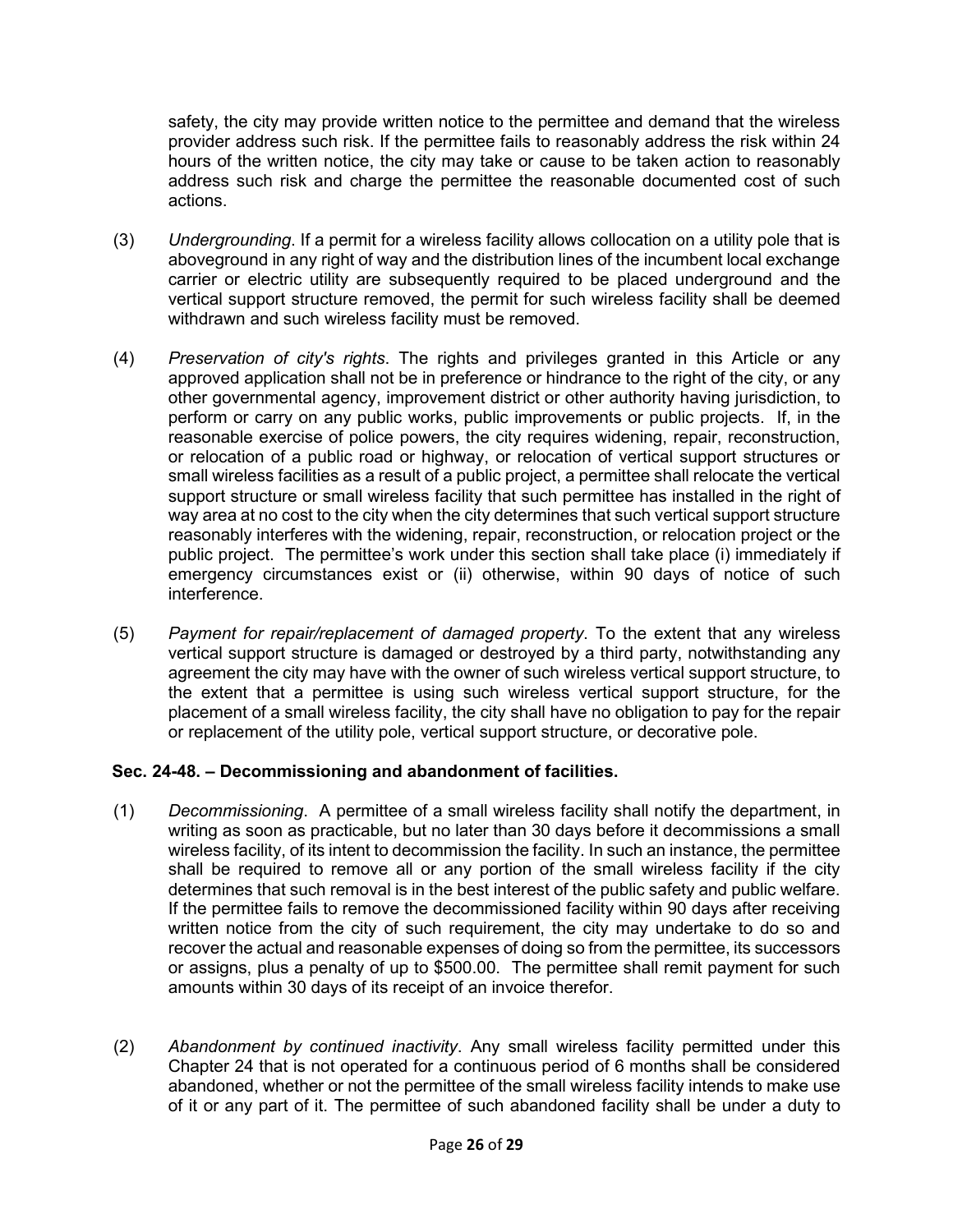remove such abandoned facility within 60 days of receipt of notice from the city of such abandonment. When the permittee fails to act hereunder, the city may remove such abandoned facility and/or pursue all legal remedies available to it to ensure that such abandoned facility is removed. The city may seek to have the telecommunications facility removed regardless of the owner's or operator's intent to operate the telecommunications tower or antenna and regardless of any permits, federal, state or otherwise, which may have been granted. As used in this subsection (1), the word "operate" means used in a manner that is consistent with the current permitted use granted.

- (3) *Abandonment by inaction*. At any point when a permittee fails to pay any required fee or annual payment to the city and fails to respond within 30 days to a written inquiry from the city as to whether the permittee intends to continue to operate a facility, for whatever reason, the facilities shall be deemed abandoned and the city may require the permittee, at the city's sole discretion, to remove the facilities within 30 days.
- (4) *Resumption of operations*. If the owner of an abandoned telecommunications facility wishes to resume use of such abandoned facility, in the discretion of the department, the owner may be required to apply for and receive all applicable permits and meet all of the conditions of this ordinance as if such telecommunications facility was a new facility.
- (5) *Failure to act*. If the permittee for a facility defaults in its obligations hereunder to remove the facilities, the city may remove or relocate the facilities and charge the reasonable cost thereof to and collect the same from the permittee for the removed facilities. The city shall also be entitled to recover any reasonable legal and/or consultant fees it may incur in enforcing the provisions of this Article from the permittee.

# **Sec. 24-49. - Signal interference prohibited.**

- (1) *Signal interference*. Permittee shall not cause, permit or allow the installation, operation, maintenance, or use of any small wireless facility sited under this Chapter to interfere with any traffic signal system, utility system, public safety radio system, or other city communications infrastructure operating on spectrum where the city is legally authorized to operate.
	- (a) *Notice; applicant response*. In the event any small wireless facility interferes with the items set forth in section 25-49, and upon notice of the same from the city, the permittee shall immediately power down the interfering equipment, except for intermittent testing to determine the cause of such interference, until the interference has been resolved.
	- (b) *Removal; relocation*. In the event interference with city facilities cannot be eliminated, permittee shall remove or relocate any small wireless facility that is the source of the interference to a suitable alternative location as set forth in section 25-47.
- (2) *Emergencies*. In case of an emergency due to physical or signal interference, or any unforeseen events, in the city's sole discretion, the city will immediately act to protect the public health and safety of its citizens, and to protect public and private property, notwithstanding any provision in this Chapter. In any such event, the city will use the "Emergency Contacts" provided to the city pursuant to section 25-45 and will take every reasonable effort to coordinate its emergency response with the permittee. Permittee shall install a master "cut-off" switch on each wireless facility for the purpose of assisting the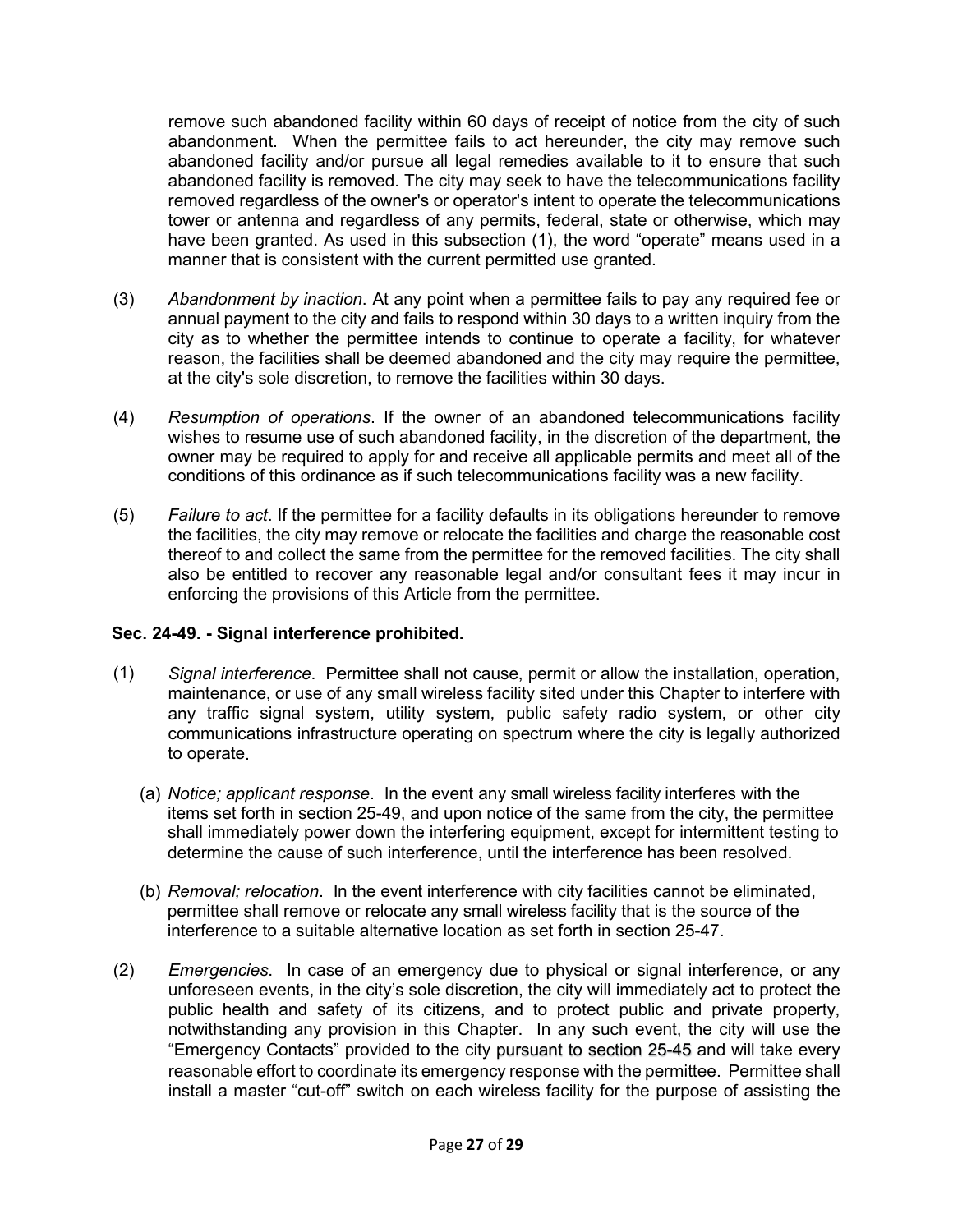city in such an emergency, and the Parties shall meet after the city determines that an emergency situation has ended to establish the time and manner in which power shall be restored to such wireless facility.

## **ARTICLE VII. INDEMNIFICATION, INSURANCE, BONDS**

#### **Sec. 24-50. - Indemnification and insurance.**

- (1) *Indemnification*. Any permittee, as a condition of the approval of any application under this Article, agrees to indemnify, defend, protect, and hold harmless the city, its elected officials, council members, officers, and employees from and against any and all claims, demands, losses, damages, liabilities, fines, charges, penalties, administrative and judicial proceedings and orders, judgments, and all costs and expenses incurred in connection therewith, including reasonable consultant and/or attorney's fees and costs of defense (collectively, the "claims") directly or proximately resulting from the activities or operations of the permittee's or any wireless service provider providing wireless services at any permitted location undertaken pursuant to any approved application.
- (2) *Waiver of claims*. Any permittee, or any wireless service provider providing wireless services at the permitted location, as a condition of the approval of any application under this Article, waives any and all claims, demands, causes of action, and rights it may assert against the city on account of any loss, damage, or injury to any permittee or wireless service provider equipment or any loss or degradation of the wireless services provided by permittee or any wireless service provider providing wireless services at any permitted location in the right of way areas as a result of any event or occurrence regardless of the cause.
- (3) *Insurance*. Any permittee, as a condition of the approval of any application under this Article, shall obtain and maintain at all times during the duration of that period of time that it operates in the right of way areas pursuant to such approved application, commercial general liability and property liability insurance in amounts and with those requirements published with the application requirements referenced in section 25-25. The city will have the authority to amend the insurance requirements, in its reasonable view, to conform to industry standards.
- (4) *Filing of certificates and endorsements*. Prior to the commencement of any work pursuant to any approved application, and annually on the anniversary of the approved application thereafter, the permittee and all parties acting for or on behalf of the permittee shall file with the city the required original certificate(s) of insurance with endorsements, which shall state the following: the policy number; name of insurance company; name and address of the agent or authorized representative; name and address of insured; project name; policy expiration date; and specific coverage amounts; and that the city shall receive 30 days' prior notice of cancellation; that the commercial general liability insurance policy is primary as respects any other valid or collectible insurance that the city may possess, including any self-insured retentions the city may have; and any other insurance the city does possess shall be considered excess insurance only and shall not be required to contribute with this insurance; and that the permittee's commercial general liability insurance policy waives any right of recovery the insurance company may have against the city. The certificate(s) of insurance with endorsements and notices shall initially be filed with the application, and future certificate(s) of insurance with endorsements shall be mailed to the city at the following address: Risk Management, 1018 Second Ave. S., North Myrtle